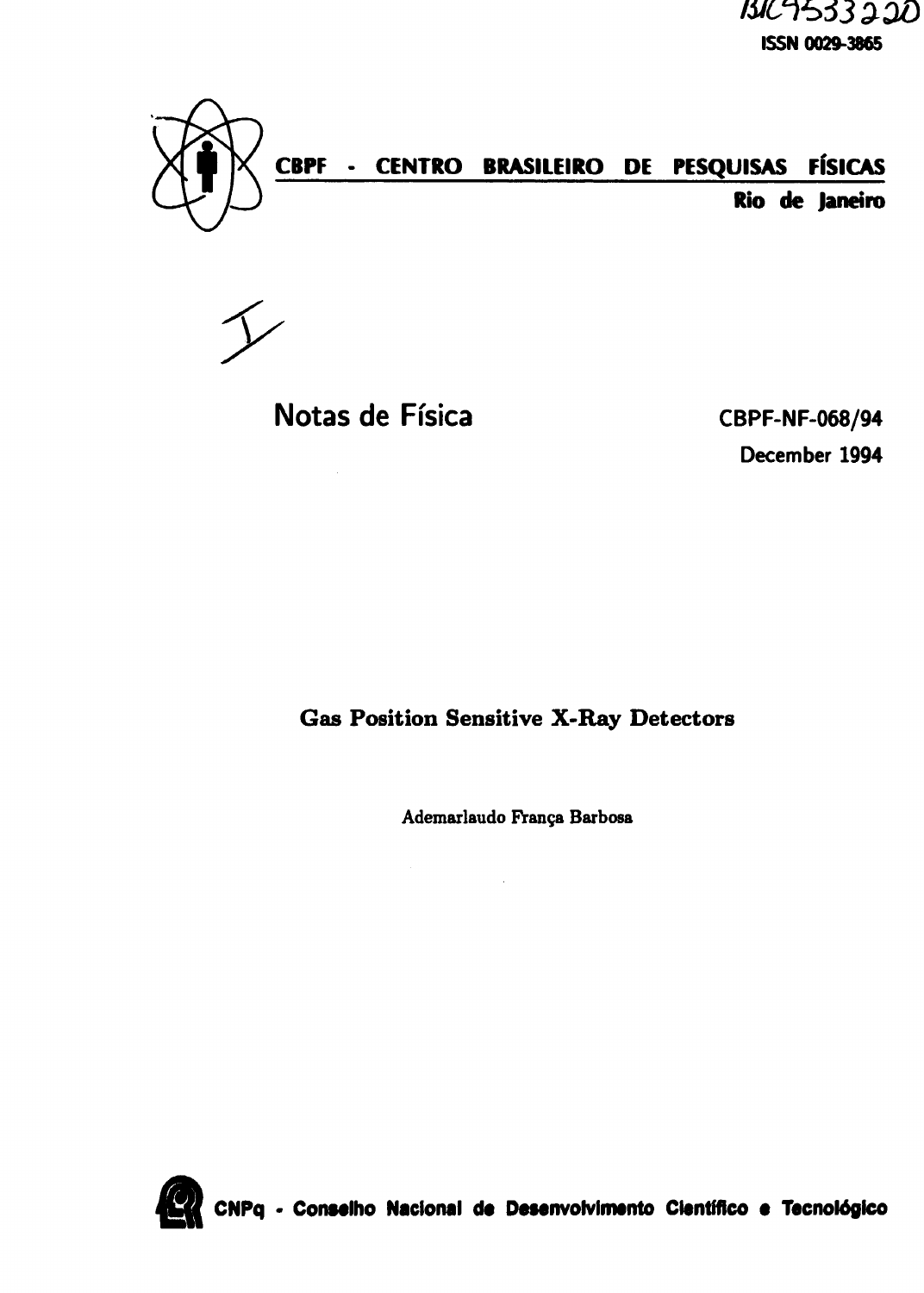# **Gas Position Sensitive X-Ray Detectors**

#### **Ademarlaudo Franga Barbosa**

# Centra Brasileiro de Pesquisas Fisicas - CBPF/CNPq Rua Dr. Xavier Sigaud, 150 22290-180 - Rio de Janeiro, RJ - Brasil

# **ABSTRACT**

The construction of Gas X-Ray Detectors used to count and localize X-Ray photons in one and two dimensions is reported. The principles of operation of the detectors are described, as well as the electronic modules comprised in the data acquisition system. Results obtained with detectors built at CBPF are shown, illustrating the performance of the Linear Position Sensitive Detectors.

Key-words: X-Ray Detectors; Position Sensitive; Bidimensional Localisation; MWPC; Delay Line; Data Acquisition.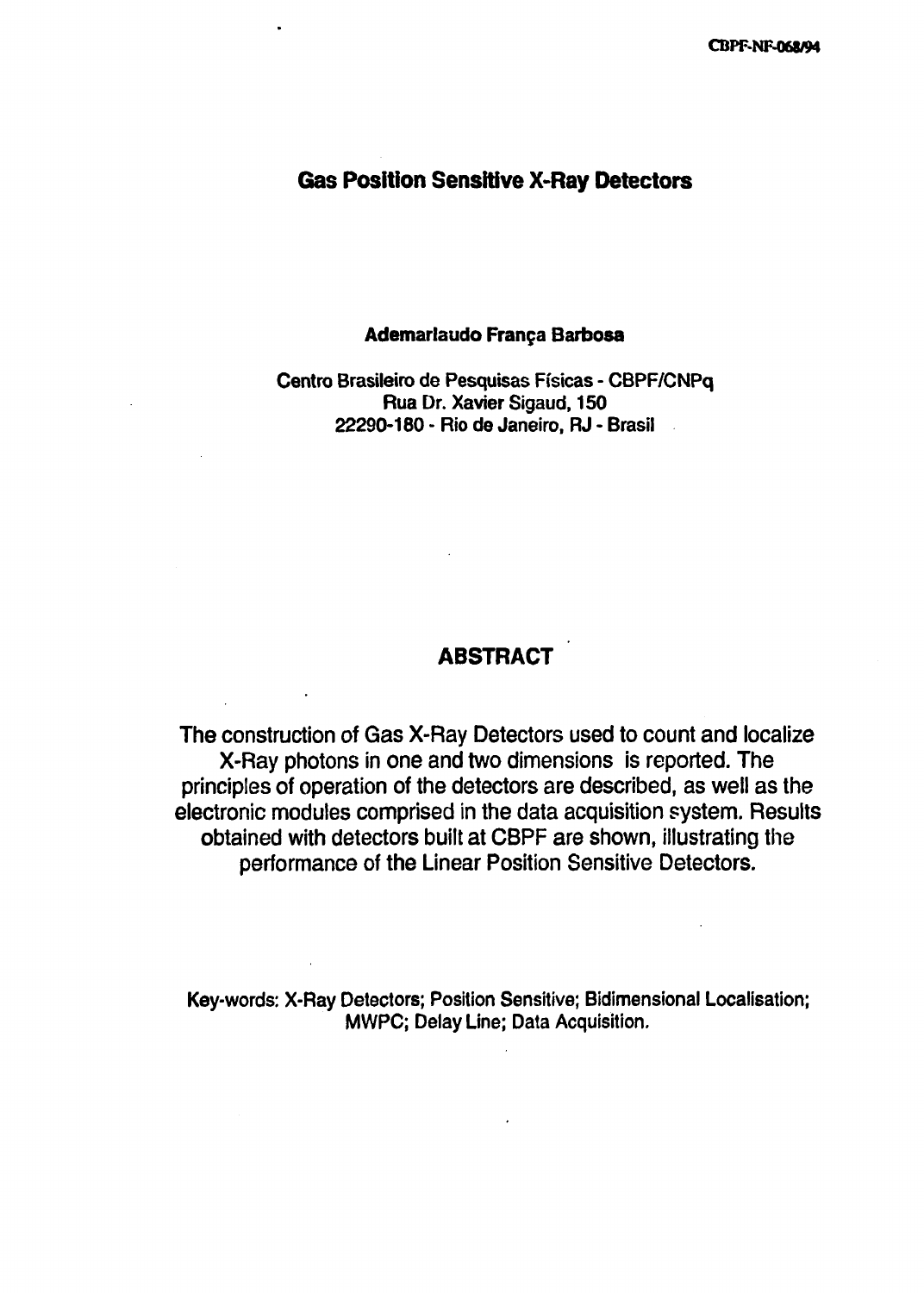# **INDEX**

| <b>I</b> - Introduction                           | 3  |
|---------------------------------------------------|----|
| II - One Dimensional Position Sensitive Detector  | 3  |
| 2.1 - Principle of Operation                      | 3  |
| 2.2 - The Delay Line                              | 5  |
| 2.3 - Associated Electronics                      | 6  |
| - Pre-amplifier                                   | 8  |
| - Amplifier & Discriminator                       | 9  |
| - Time to Analog Converter                        | 10 |
| - External Delay                                  | 10 |
| - Analog to Digital Converter                     | 10 |
| III - Two Dimensional Position Sensitive Detector | 11 |
| 3.1 - Muiti-Wire Proportional Counters            | 11 |
| 3.2 - The X&Y Cathode                             | 12 |
| 3.3 - Wire Weaving                                | 14 |
| 3.4 - Data Acq i Jtion System                     | 14 |
| IV - Characterisatic $\mathbb{R}$ & asurements    | 15 |
| 4.1 - Spatial $\beta$ as olution                  | 15 |
| 4.2 - Linearity                                   | 16 |
| 4.3 - Homogs vaity                                | 18 |
| <b>V</b> - Conclusion                             | 22 |
| VI - Acknowledger rents                           | 23 |
| <b>VII - References</b>                           | 23 |

 $\ddot{\phantom{0}}$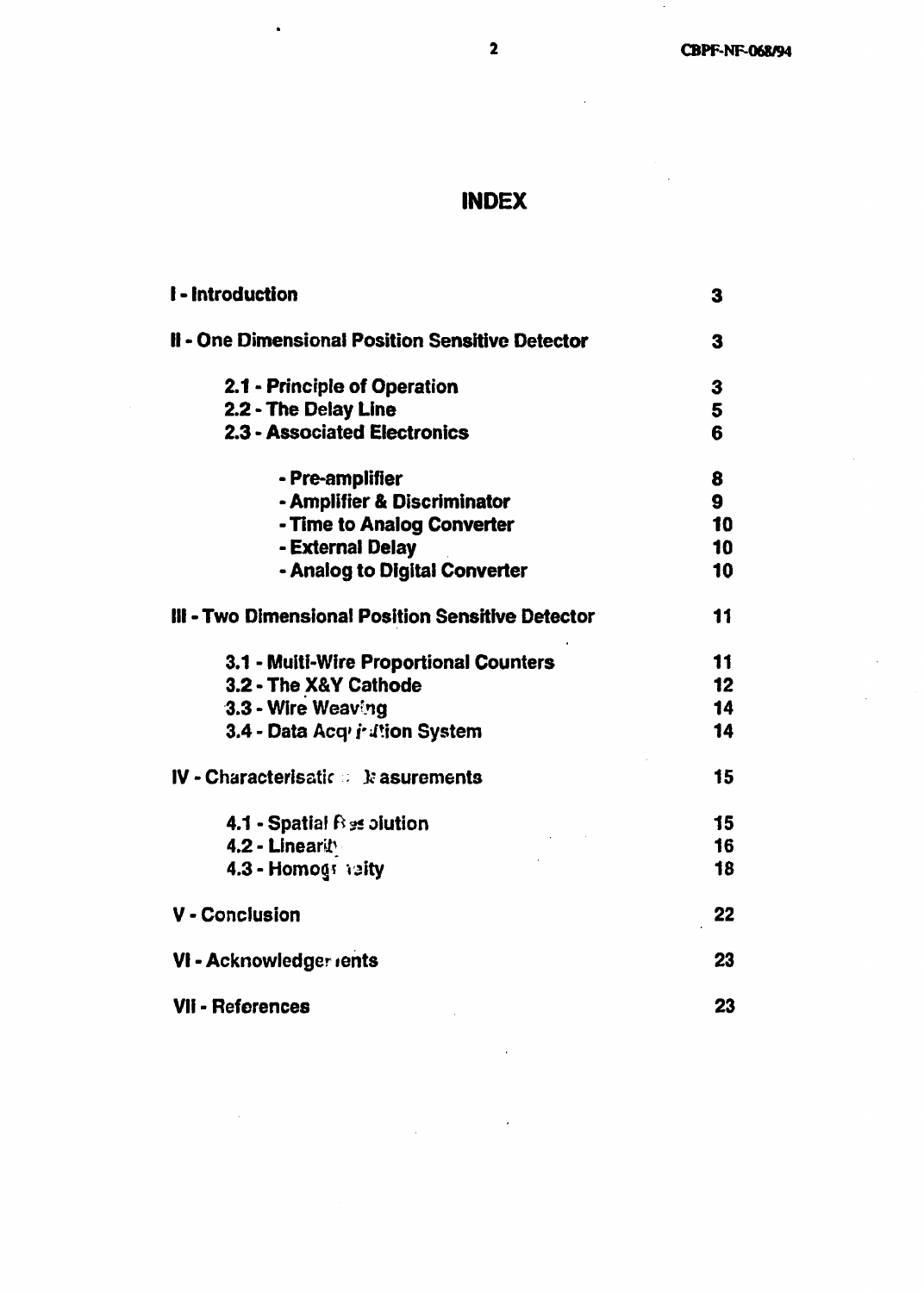#### **I-INTRODUCTION**

Gas Position Sensitive X-Ray Detectors are presently built at the Brazilian Center for Physics Research (CBPF). 'Position Sensitive' stands for the fact that, besides counting single photons interacting with the gas atoms, these detectors are able to measure their position of incidence with some accuracy, in one or two dimensions.

A Detectors Laboratory has been implemented for the construction of one-dimensiona! Position Sensitive Detectors (PSD). This kind of detectors is used for scanning X-Ray scattering patterns in applications such as Small Angle X-Ray Scattering, Wide Angle X-Ray Scattering, Computerized Tomography, etc. Usualliy, in these applications, one detector is used to measure the intensity of X-Ray scattering on discrete points aiong a line. In these cases, the time taken to scan a scattering pattern tends to be long, specially if high position resolution and high counting statistics are required. The use of PSD's strongly reduces the experiment time, since all the the scattering points of a pattern are scanned almost simultaneously.

A two-dimensional PSD is under developement. It will allow on-line storing of data corresponding to X-Ray images on the detector window. Among the different possible applications of this kind of detectors, the fast scanning of two-dimensional scattering patterns from samples should be pointed, in particular in cases where structural transformation occur in a short length of time.

In this report we describe the operation and construction of these detectors, as well as the electronic parts involved in their data acquisition systems.

#### II - ONE DIMENSIONAL POSITION SENSITIVE DETECTOR

#### 2.1 - Principle of Operation

In the X-Ray range of energy ( $\approx$ 1 KeV to 100 KeV), the photo-electric effect is one of the most likely interactions to take place between photons and matter. The photo-electron resulting from this interaction is the origin of the 'signal' to be observed after the passage of a photon through a detecting medium. It loses its energy by ionizing atoms of the medium, generating other electrons with lower energies. Thus, the absorption of an X-Ray photon produces an amount of electric charge that could be collected at an electrode.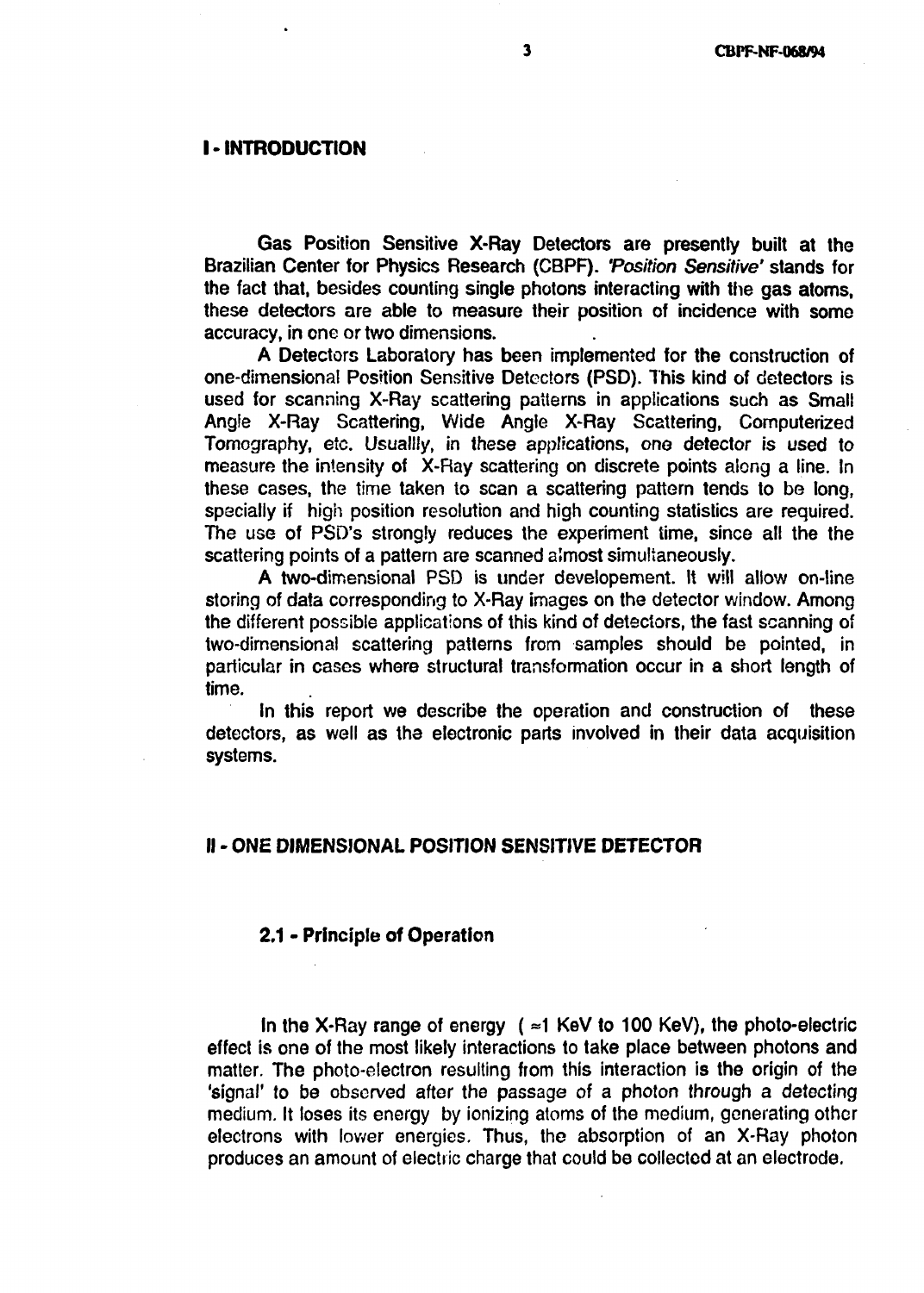The detector consists essentially in a gas chamber whore electrodes are provided in order to establish an electric field that drives electrons to a charge collecting circuit. The geometry of the electrodes is optimised in some features, such that the measurement of the position of incoming photons is made possible. One of these features is the anode wire, which is set to a high electric potential  $($   $\approx$  2 Kilo-Volts). Since the electric field at a point around a cylindrical wire is inversely proportional to the radial distance, very high values of electric field are attained close to the wire surface. This field accelerates the electrons towards the wire. The accelerated electrons generate other electrons in shocks with gas molecules along their path. This phenomenon is known as 'avalanche', ft produces a high density of charge in a small region close to the wire surface, thus providing the spatially localised information needed in the position measurement. When the magnitude of the electric field is such that the avalanche charge is linearly proportional do the energy of the incident photon, the deiector is said to operate in the 'proportional' mode.



Fig. 01: Scheme of the detecting cell

The avalanche charge induces a charge distribution on the cathode surface, which is a flat electrode subdivided in conducting strips (See Fig. 01). The detector window plays the role of a cathode which, together with the other cathode plane, confines the anode wire approximately as in a geometry of coaxial cylinders.

The cathode strips are connected to a delay line, just as sketched in Fig. 01. The signal induced in the strips by an avalanche is then driven through the delay line, and the position of the incoming photon may be estimated from the time taken by the signal to reach the ends of the line [1].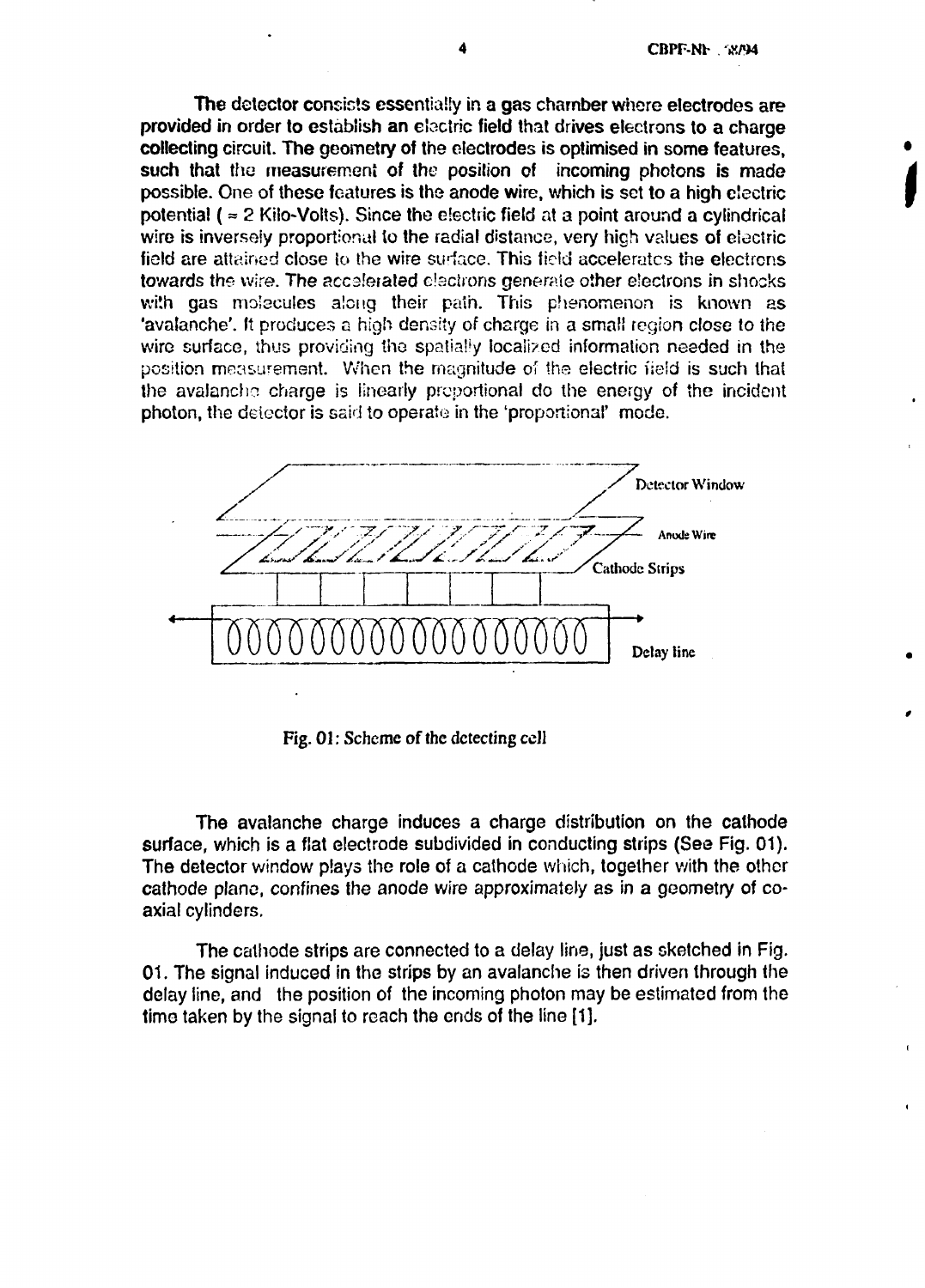In order to measure the position of a photon producing an avalanche on the anode wire with best accuracy, we would expect the delay line not to introduce any distortion to the shape of the signal. This implies: no loss in amplitude and no distortion in its time development. Ideally, the delay line should faithfully reproduce the input signal at the output.

We can see briefly that these requirements can only approximately be satisfied. Let us take A(t) to represent the amplitude of the signal as a function of time. We can look at it in the frequency domain, and consider one of its individual spectral components:

$$
A_{in}(\omega) = A_o \sin{(\omega t)}.
$$

The ideal delay line would respond to this input with the same wave form, introducing only a phase shift,  $\omega$ , to account for the delay:

$$
A_{\text{out}}(\omega) = A_0 \sin{(\omega t - \varphi)} = A_0 \sin{[\omega(t - \varphi/\omega)]}
$$

We see that the output spectral component is delayed of  $\varphi/\omega$  with respect to the input. If the signal is not to be distorted, each spectral component should have the phase shift  $\varphi$  linearly proportional to its frequency, such that the delay is the same for all of them.

The deiay time is comparable to (or greater than) the time duration of the input signal. Consequently, reflections of the input signal may not be neglected and the delay line must be terminated with some circuit of impedance as close as possible to the characteristic impedance of the line.

If we take the delay line as being a perfect co-axial cable - that is, a cable with conductors featuring no resistivity - and consider only its capacitance (C) and auto-inductance (L) per unit length, we can demonstrate that the following expression is valid for any spectral component of the signal:

$$
A_{\text{out}}(\omega) = A_{\text{in}}(\omega) . \text{Exp} (-i.\varphi) ,
$$

where,

 $\Phi = \text{ArcCos}(1 - \theta^2)$  [ $\theta < 1$ ],  $\theta = \omega/\omega_c$  $\omega^2 = LC$ .

 $\omega<sub>c</sub>$  is a critical frequency above which the cable attenuates the spectral components. Its is assumed that the cable is perfectly terminated.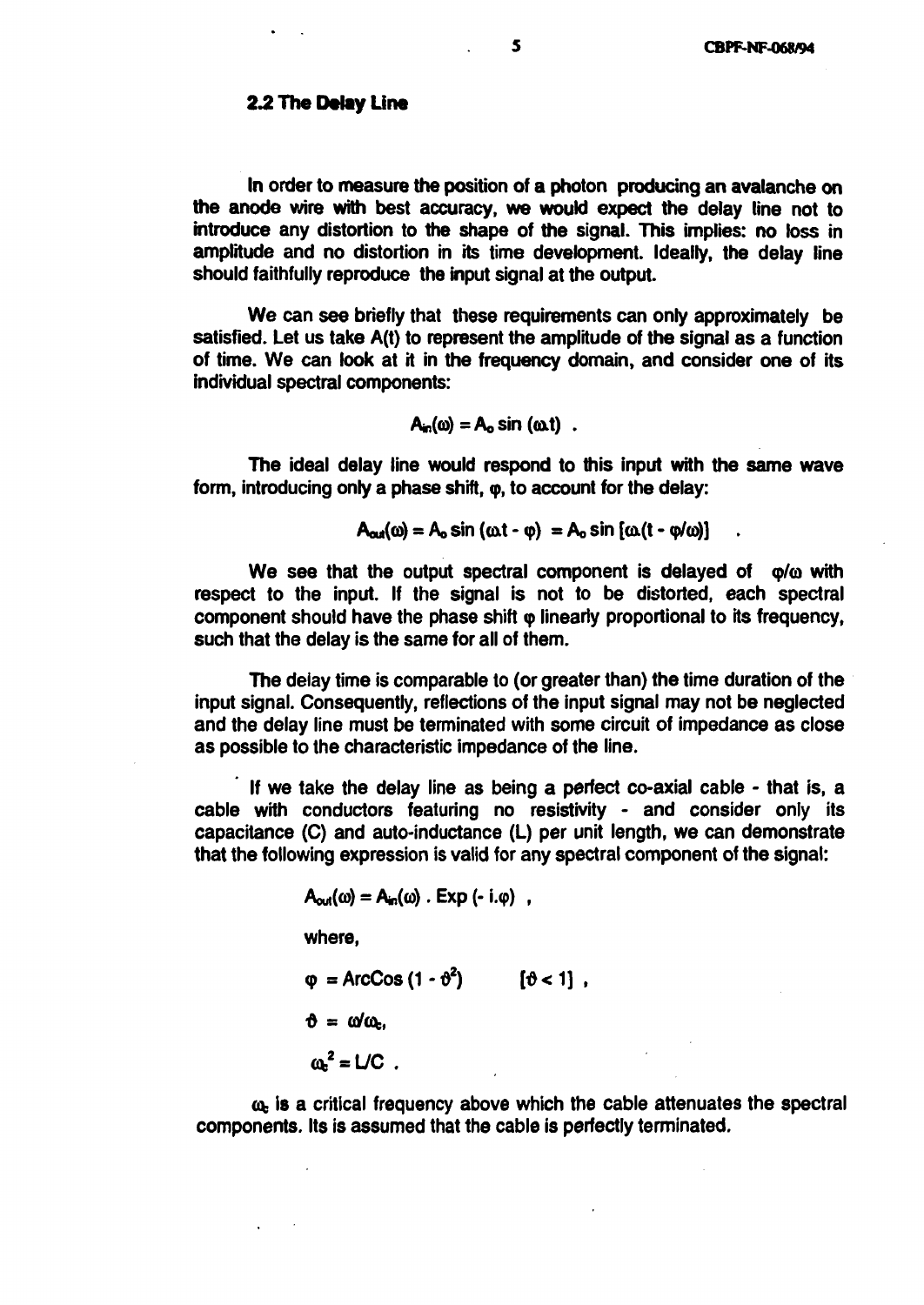**Although the output preserves the amplitude of the input spectral** components, it is clear that the phase shift  $\varphi$  is not a linear function of the **frequency. However, if we neglect higher orders terms in the series expansion** of  $\omega$  in terms of  $\vartheta$ , we find that:

$$
\varphi(\omega) \approx 2.00 = 2.00 \omega_{\text{L}}.
$$

**We can conclude that the delay line is likely to transfer almost ideally the spectral components of a signal, provided that their frequencies are much lower than**  $\omega$ **.** 

**In the construction of the delay line, we use discrete L and C components in cascade (See Fig. 02). Each L-C cell is connected to one cathode strip. The limitations discussed above are taken into account by** choosing L and C so that  $\omega_c$  is high enough not to disturb critically the signal **propagation.**



**Fig. 02: Delay line circuit.**

# **2.3 Associated Electronics**

**The characteristics of the signal observed in the detector for each absorbed photon may be estimated from the description given in Section 2.1. Let us consider photons in the range of 10<sup>3</sup> eV. The photo-electron has greater probability to be ejected from a K-shell of the atoms in the gas (usually Argon), where the binding energy is around 30 eV. Assuming that the photo-electron loses all its energy in collisions with gas molecules, which in turn eject new** electrons, a maximum number of  $\approx 10^3$  eV / 30 eV electrons is generated after **the absorption of the photon. These primary electrons are multiplied by a factor as large as 10<sup>3</sup> -10<sup>4</sup> , due to the avalanche phenomenon mentioned above.**

**Since the geometry of the electrodes in the detector produces a** capacitance  $(C_0)$  of a few pico-Farads, the total charge  $(\delta q \approx 10^{15} \text{ Coulomb})$ **collected entails a potential variation:**

 $\delta V = \delta q / C_0 \approx 10^{-3}$  Volt.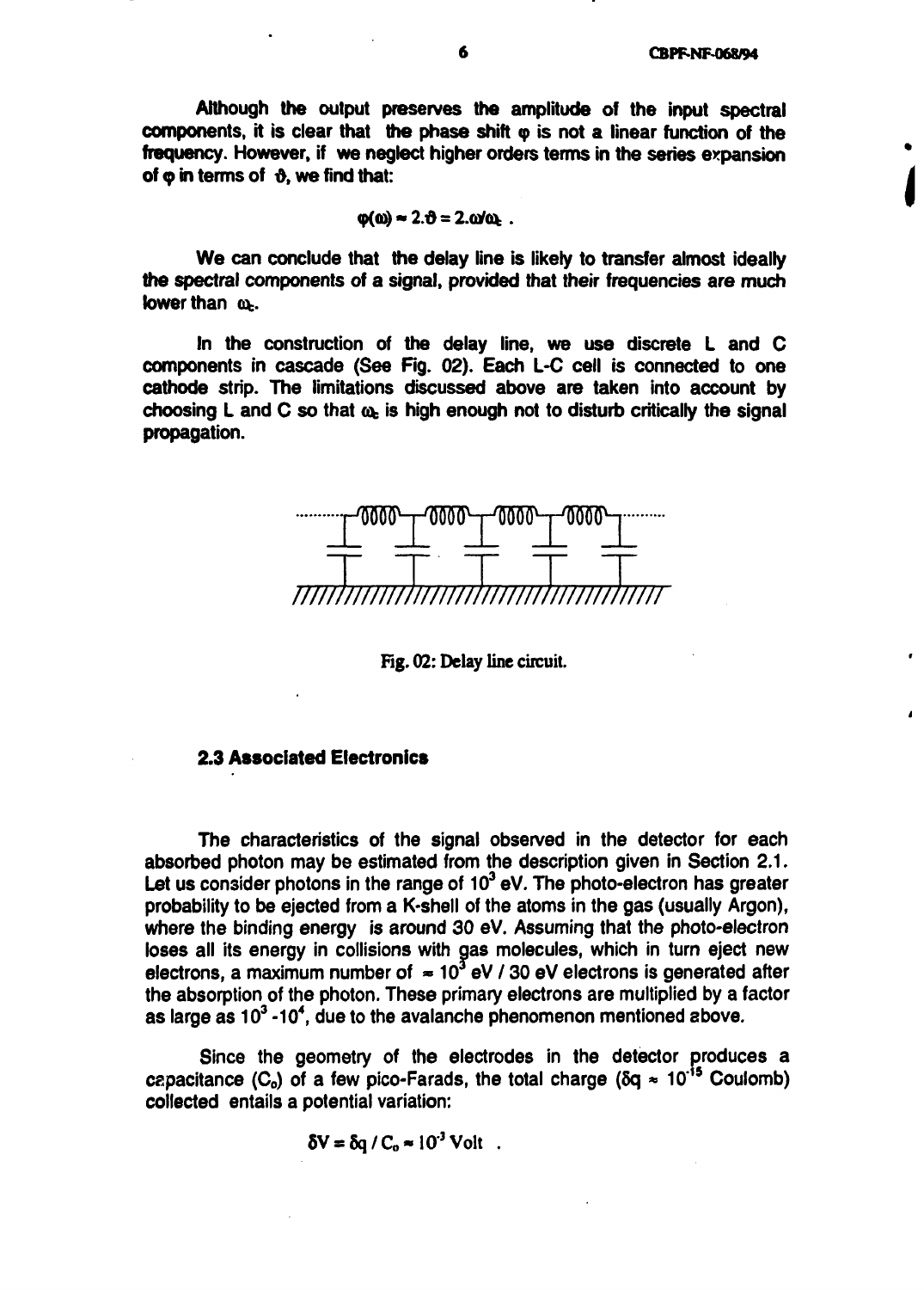**The timo development of this potential variation depends on the mobility of electrons and positive ions in the gas under the electric field [2[. Since the** mass of an electron is  $\approx 10^3$  times smaller than the mass of a positive ion, the **electrons reach the anode wire much faster than the positive ions reach the cathode. This defines a potential variation of fast rise-time (electrons being collected in some nanoseconds), followed by a slower assimptotical raise up to to the final amplitude (positive ions being collected in micro-seconds).**

**The considerations above refer to the signal at the electrodes of the detector. Actually, the signal concerning the position measurement is that arriving at the ends of the delay line. The complete circuit producing this one is equivalent to the R-C circuit shown in Fig. 03, where C represents the detector capacitance and R represents the characteristic impedance of the delay line. This circuit acts as a differentiator. It differentiates more or less efficiently, depending on the magnitude of the RC time constant as compared to the time development of the passing signal. When RC tends to infinity ( much greater than the time duration of the signal) the differentiation is ineffective and one gets the whole signal profile at the delay line output. When RC tends to zero ( much smaller than the time duration of the signal), the output is a fast pulse corresponding to the time derivative of the signal shape. Since the detector deals with a timing measurement to be associated with the photon position, the latter case is preferred. On the other hand, the differentiation may attenuate the signal amplitude, so that a compromise timing constant has to be chosen for a given signal to noise ratio.**



**Fig. 03: Equivalent circuit for detector+delay line**

**After travelling through the delay line, the signal is treated by some electronic circuitry necessary to translate the detector internal phenomena to the expected information about the photon's incidence position. Fig. 04 represents these electronic parts, as described below.**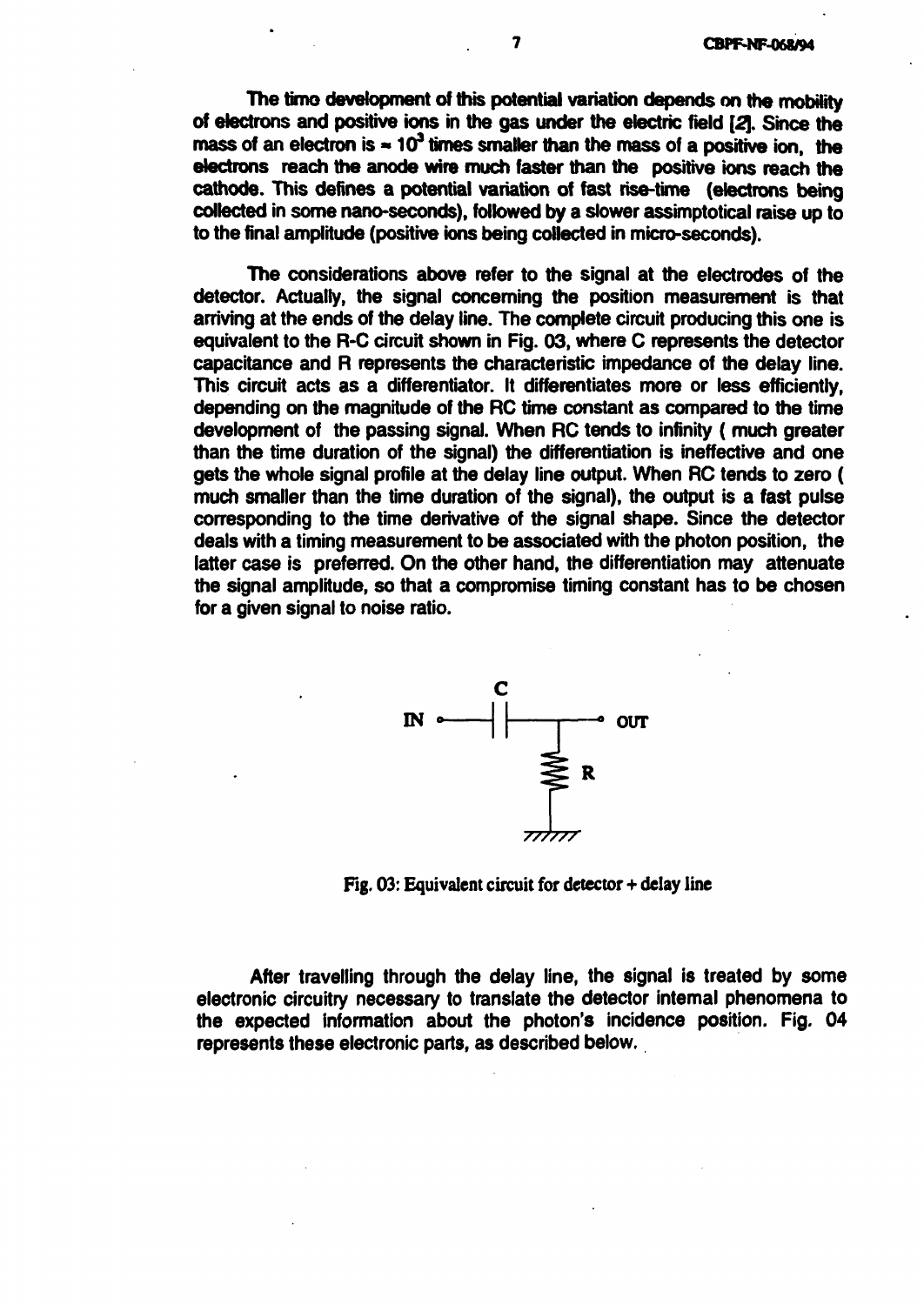

**Fig. 04: Electronic parts composing the Data Acquisition System**

# - **Pre-amplifier**

**As** discussed above, the amplitude of the pulses at the output of the delay line is in the range of  $10<sup>3</sup>$  Volts. The first role of the pre-amplifier is to amplify the signal to a range of amplitudes compatible with standard electronic modules. It also represents some load at the terminations of the delay line, which implies that its input impedance must be matched to the characteristic impedance of the line. The band-pass of the pre-amplifier and delay line must also be matched to the spectral components of the signal, so that it is passed with little distortion. These requirements call for special attention on the preamplifier circuit design. In practice we are led to build the pre-amplifier as a part of the detector.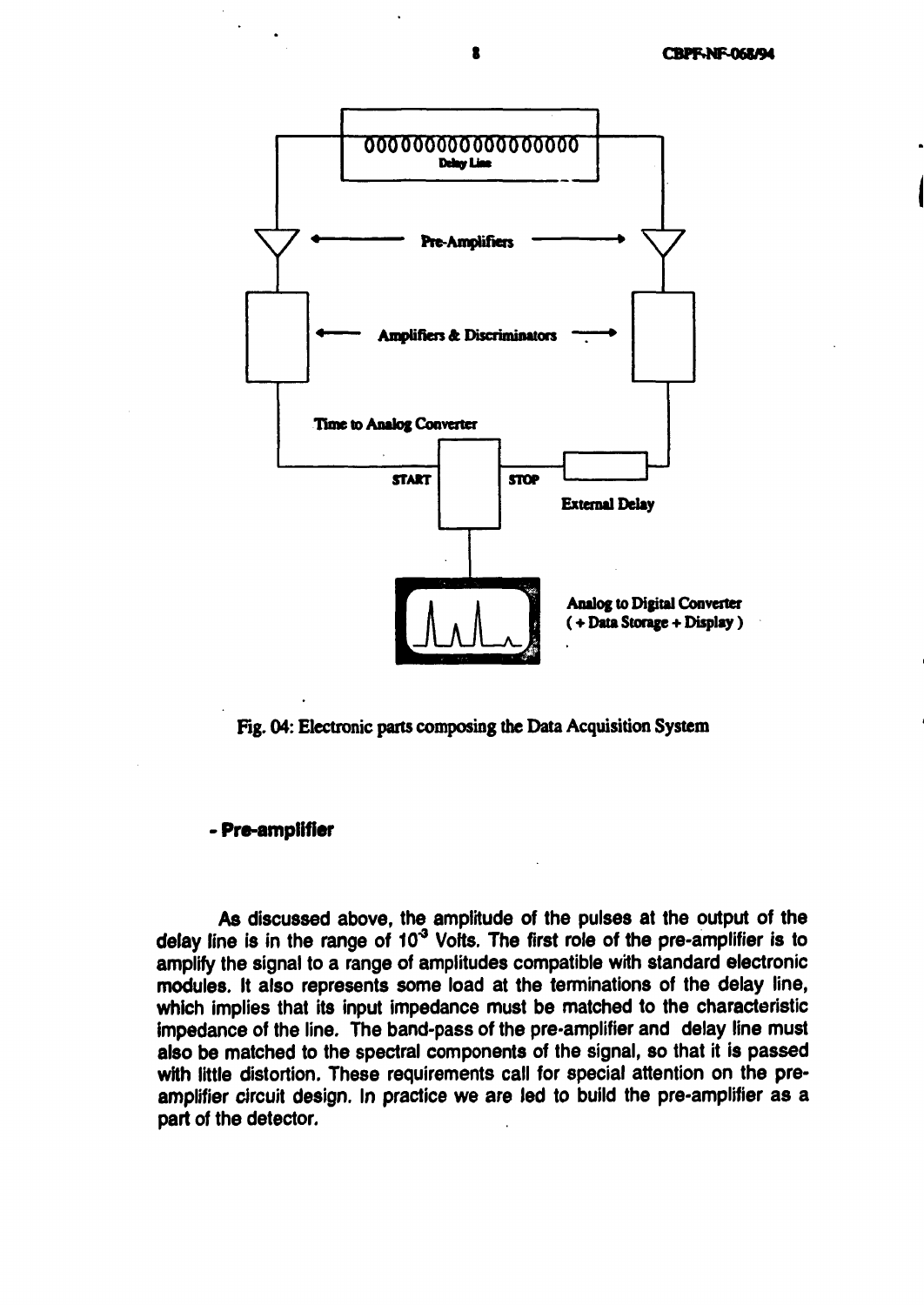#### **Amplifier & Discriminator**

**In order to define a precise timing criterium, it is often necessary to amplify the signal coming from the pre-amplifier. This may be accomplished by comercialty available amplifier & shaping modules. The simplest timing technique consists in providing a circuit which compares the signal amplitude to a pre-set amplitude above the electronic noise. Whenever a photon is detected, the amplitude at the circuit input is higher than the pre-set value and a fast logic pulse is generated, which will be used for the time measurement (See Time to Analog Converter')- This kind of circuit is called Discriminator, since it distinguishes signal from electronic noise. The simple technique here described suffers from the drawback that the timing criterium depends on the signal amplitude, as shown in Fig. 05.**



**Fig. 05: Simple discrimination of signals differing in amplitude**

**It is seen in Fig. 05 that signals of different amplitudes occurring at the same time would trigger the fast logic pulse at different times. The consequence is that the time ( \* position) measurement will not be accurate. The drawback is accounted for in the so-called 'Constant Fraction Discriminators', where the output pulse is generated when the signal amplitude reaches a defined fraction of ifs maximum amplitude. In this case, the technique consists roughly in differentiating the input signal and generating the fast logic pulse at the zero-crossing time of its derivative.**

#### **> Time to Analog Converter**

**As seen in Section 2.I, the time taken by the avalanche signal to travel the to ends of the delay line can be directly associated to the position of the**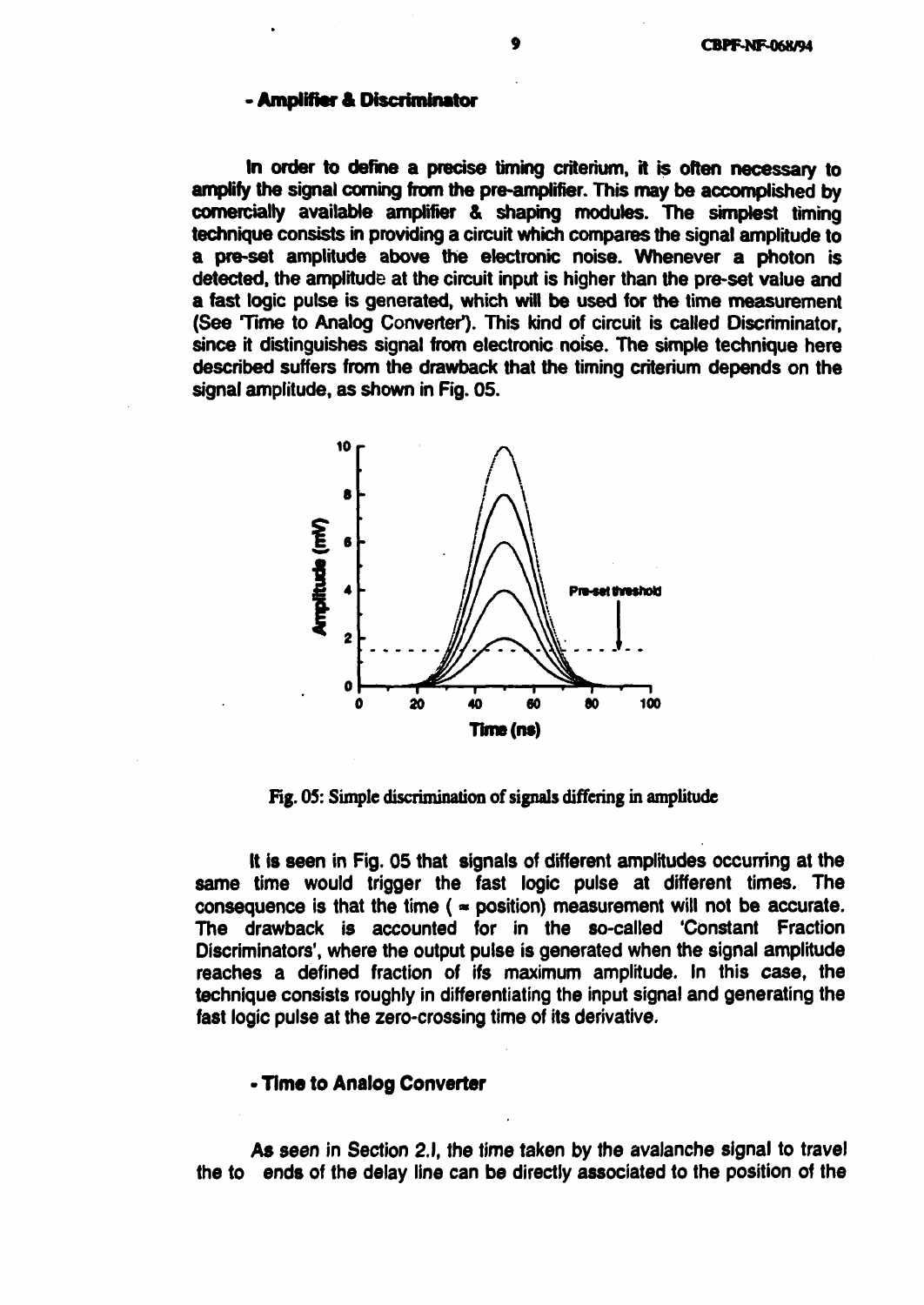**photon causing the avalanche. The Time to Analog Conveter is a standard electronic module which takes the logic pulses from the discriminators ('start' and 'stop') and outputs another pulse of amplitude proportional to their time difference. Usually, the 'start\* pulse begins the charging up of a capacitor and the 'stop\* pulse ends it. An output signal is generated with amplitude proportional to the charge stored in the capacitor. The position information is therefore contained in the amplitude of the signal at the output of the Time to Analog Converter.**

#### **- External Delay**

**The Time to Analog Converter can not handle situations where the 'stop' pulse arrives before the 'start\*. In order to assure that a 'stop' pulse always arrives after the 'start\*, an external delay is generally used. Standard delay modules are comercially available. Delay circuits may be designed using simple TTL logic gates (eg. 74LS121).**

# **- Analog to Digital Converter (ADC)**

**The final step in the translation of the detector's internal phenomena into position information consists in digitizing the output signal of the Time to Analog Converter. ADC's are largely used in physics laboratories, and are available under different electronic standards. In the present case, an ADC card is used which interfaces directly an IBM PC compatible bus. The digitized data are histogrammed in memory and displayed in a video monitor. Data are displayed simultaneosly to the detector operation up to counting rates in the range of 10<sup>4</sup> - 10<sup>5</sup> counts/second. Higher count rates cause piling up of events processing, and the linearity between the counting rate and the photon flux at the detector is lost.**

**It should be noted that two conversion operations are done in the signal processing: Time to Analog and Analog to Digital. The conversion time is an ultimate limit to the counting rate. Direct Time to Digital Converters (TDC) are used in applications where high counting rates ( \*10<sup>6</sup> counts/second) must be supported. Commercial and laboratory TDC's have been developed for these applications, generally based on the use of fast clocks (> 100 Mhz) to provide the time units.**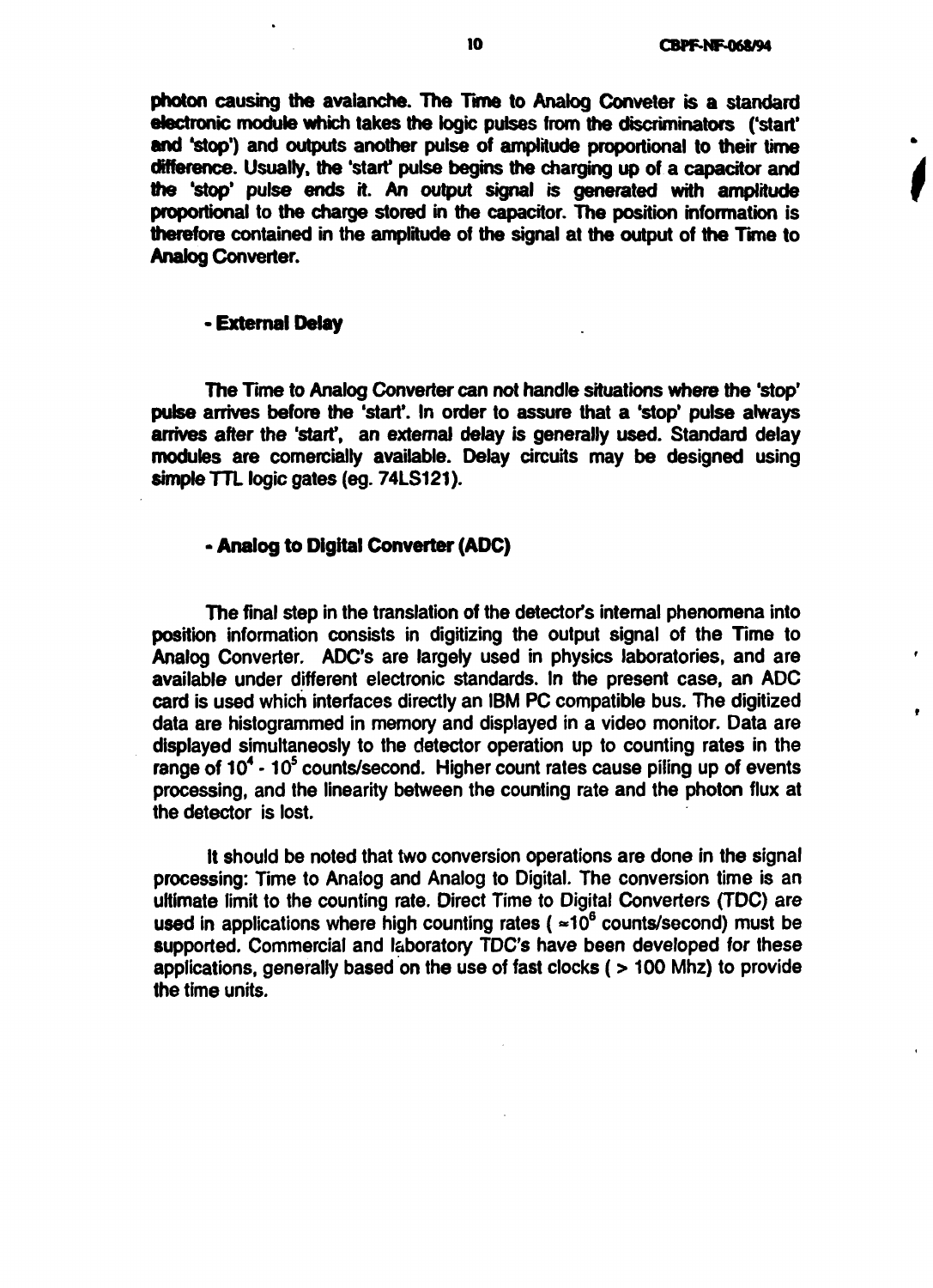#### **IH - TWO DIMENSIONAL POSITION SENSITIVE DETECTOR**

#### **3.1 - Multi-Wire Proportional Counters**

The technique used to localize photons in the one-dimensional PSD may be readily extended to provide two dimensional localization. Section II describes the procedure to measure the photon position along a wire (say, the X coordinate). An immediate solution to the problem of finding the second coordinate consists in taking a set of parallel wires distributed regularly on a plane (Fig. 06): the Y coordinate in this case may be associated to the position of the wire collecting the avalanche.



**Fig. 06: Detecting cell for two dimensional PSD**

The scheme shown in Fig. 06 has been originally proposed for applications in High Energy Physics [3]. Detectors based on it are called Multi-Wire Proportional Counters. In the present case, it is used for two-dimensional localization of X-Ray photons.

In the one-dimensional PSD, the delay line method is used to read out the X-coordinate from the charge induced by the avalanches on the conducting strips of the cathode. In order to preserve the same method for both coordinates, we have developed an X&Y cathode whose surface contains individual isolated conductors for sampling the induced charge in twodimensions.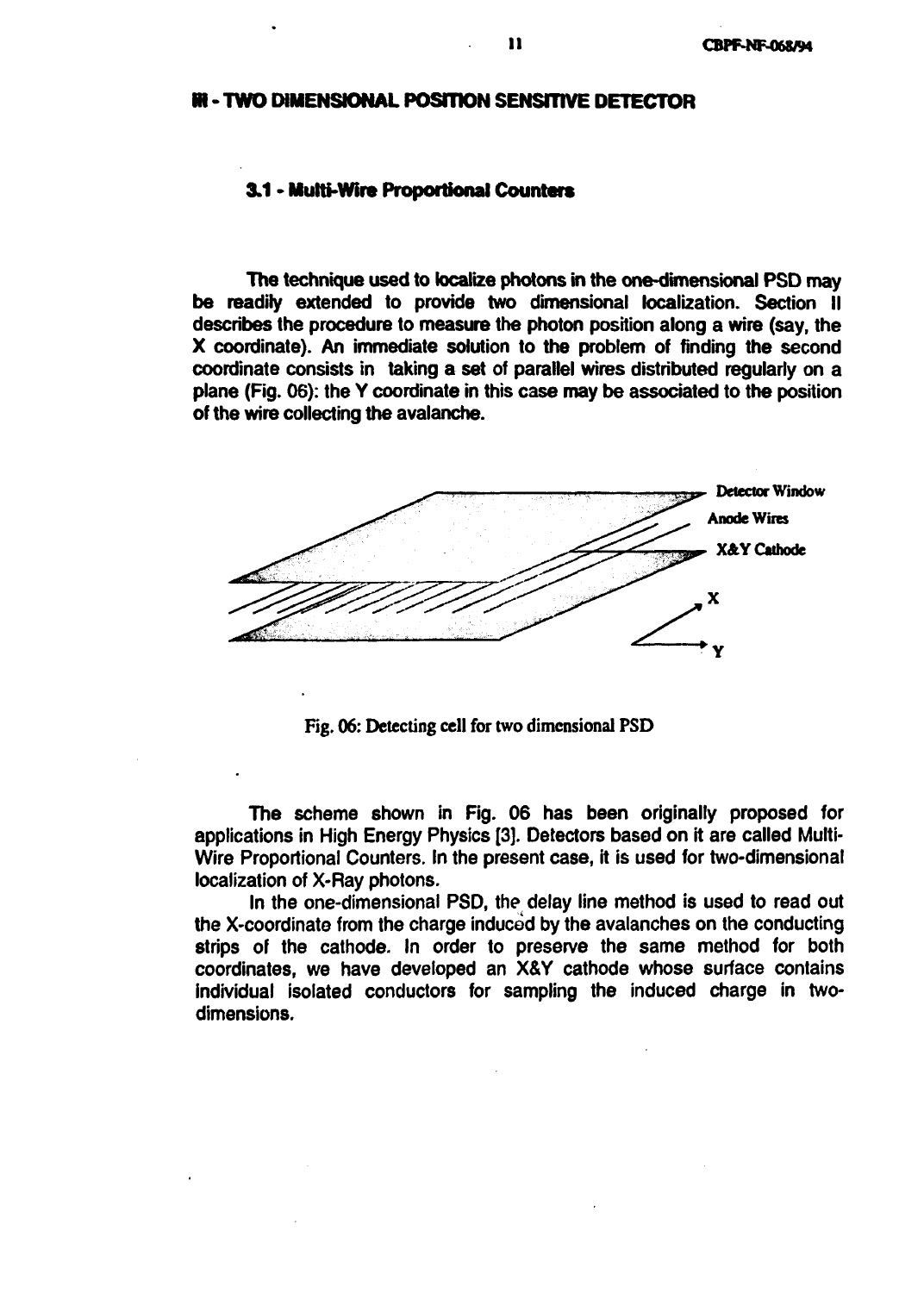The evaluation of the amount of charge induced in the X&Y plane due to **the** presence of avalanche charge in one of the wires may be carried out from electrostatic considerations. In the absence of avalanche charge, some electric charge is distributed on the surface of the electrodes (detector window, anode wires and cathode), so that their electrostatic potential is hold constant. The presence of avalanche charge adds a contribution,  $V_q$ , to this potential. The charge induced by this contribution at a point  $(x,y)$  of the cathode surface, S, is **given** by:

$$
\sigma(x,y)=-\varepsilon\left[\frac{\partial V_{\varepsilon}}{\partial z}\right]_{z}\ ,
$$

where  $\epsilon$  is the dielectric constant of the detecting medium and  $\epsilon$  is the direction orthogonal to the X&Y plane. The total charge induced in the whole cathode plane is thus:

$$
q_{\text{ind}} = \int_{S} \sigma(x, y) dS
$$

In the case of a localized avalanche charge in the region between two cathode planes (neglecting the presence of anode wires), the full width at half maximum of the function  $\langle x, y \rangle$  is about 1.6 times [4,5] the distance between the avalanche charge and the cathode. A minimum number ( > 2) of X&Y cathode elements is necessary for the sampling of the induced charge otherwise, blind regions would be present in the detector response. If w is the pitch of the cathode elements in each direction and d is the distance between **the** avalanche and the X&Y cathode, this condition implies w < 0.8d.

The avalanche charge may be considered to be localized at the surface of one anode wire, and some charge is also induced in the neighbouring wires. Since the position readout is achieved from the charge induced in the X&Y cathode, an optimum geometry should be found for the electrodes configuration, so that most of the charge is induced on the cathode surface. Clearly, the X&Y cathode should preferrably be placed as close as possible to **the** avalanche region, which might result in an anode-cathode distance (d) smaller than the anode wire pitch (s). In this case  $(s > d)$ , one obtains a high resolution in the X direction, but a relatively poor position resolution for the Ycoordinate, since it is roughly measured in units of the wire pitch. A compromise nas to be established for the electrodes configuration, such that an acceptable position resolution is obtained in both directions.

These considerations lead to two main guide-lines in the choice of the electrodes' geometry: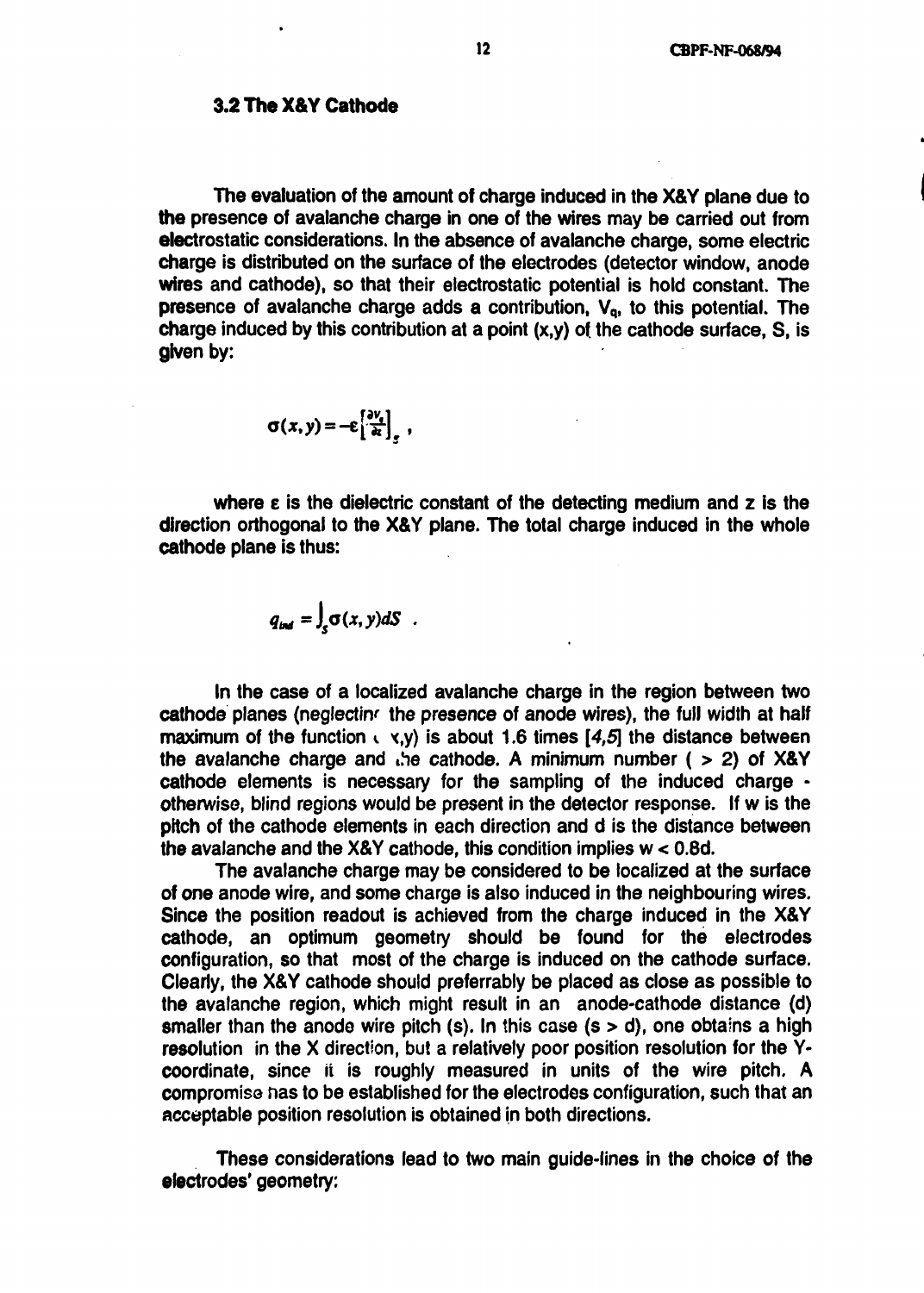$$
s \approx d
$$
,  

$$
w < 0.8 d
$$
.

**The** X&Y cathode is composed of conducting pads distributed on a plane surface. It is implemented in a printed circuit board, as shown schematically in Fig. 07. Use is made of the multi-layer deposition technique, in order to provide the connection of two independent sets of pads to two groups of strips associated to the X & Y directions. The first (upper) layer contains only the conducting pads. Half of these pads is connected to a group of parallel strips in the second layer. The other half is connected to another group of parallel strips in the third layer, orthogonal to the first one. The connection of pads to strips is done through metalized holes crossing from the center of each pad to the corresponding strips.



**Fig. 07: Schematic view of the X&Y cathode**

The pitch of the pads in each direction is 2.54 mm  $($  = w). This parameter imposes, according to the condition discussed above, an anode-cathode distance greater than 3.175 mm ( $= w / 0.8$ ). The actual parameters of the twodimensional PSD are:

$$
d = 3.2 \text{ mm}
$$
,  
w = 2.54 mm ,  
s = 1.0 mm ,  
active area (= window): 100 x 100 mm<sup>2</sup>.

As shown in Fig. 07, the X&Y strips are connected to the cells of delay lines. Each absorbed photon generates two pairs of signals at the ends of the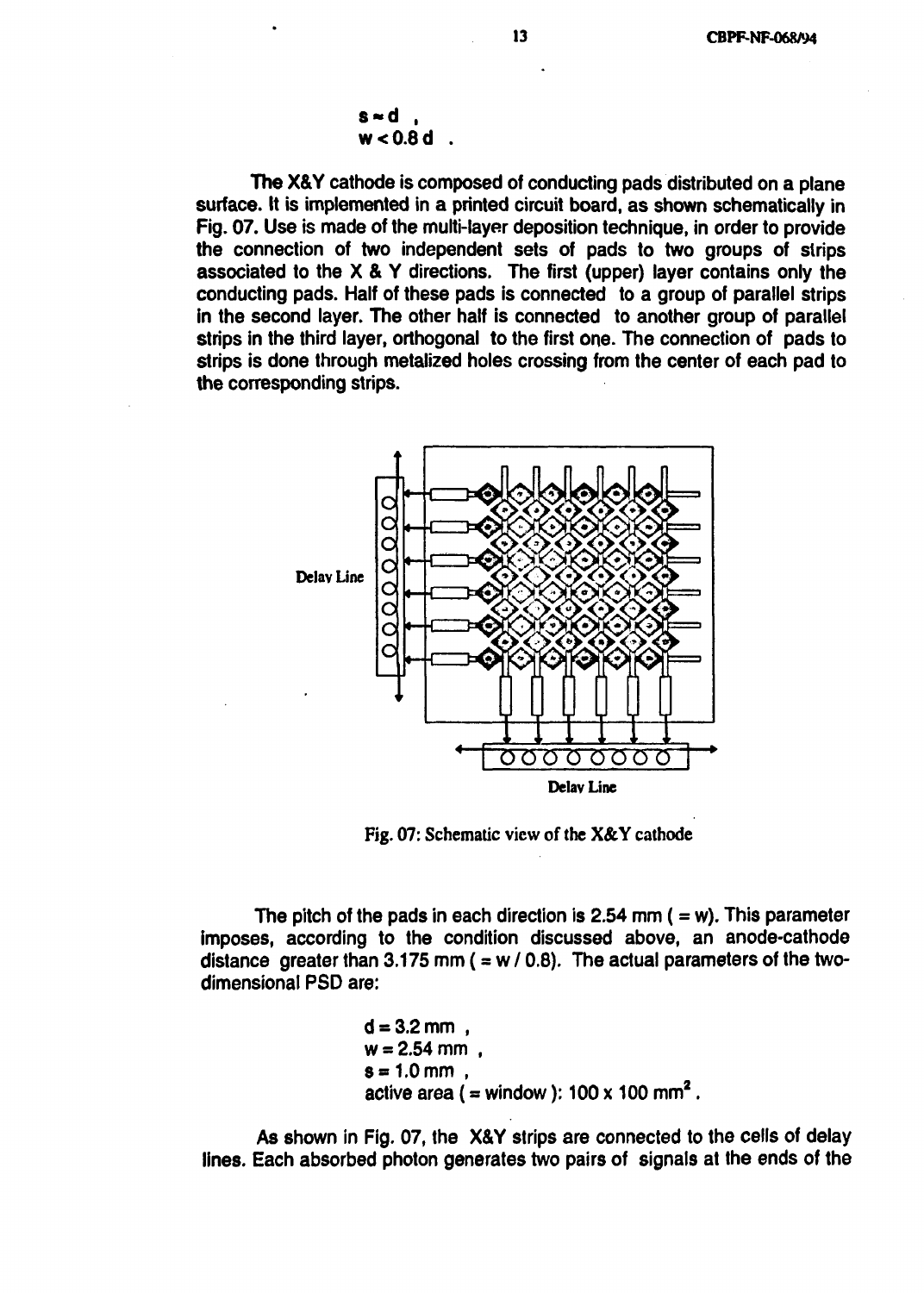**delay lines, from which the photon (X,Y) position is estimated after the signal processing described in Section 2.3.**

#### **3.3 Wire Weaving**

**The anode wire plane is an electrode of delicate construction. It should be noted that the wires must all be at the same regular pitch, in the same plane, under the same mechanical tension. These requirements could hardly be met in a simple manual construction.**

**A wire weaving machine has been developed to build wire frames in an algorithmic way, controlled from a computer interface. It consists in two stepping motors driving the wire in two orthogonal directions. A wire spool is fixed to a support where a DC motor unwinds the wire on the X&Y plane, under constant mechanical tension.**

**While the stepping motors carry the wire in a zig-zag motion over a surface of programmed size, the wire is regularly bind to guide pins placed along the X direction. The pins are precisely fixed at 1 mm pitch, and are all rectified to the same height, thus guaranteeing the wire to be weaved in regular pitch and in the same plane.**

**Once a wire frame has been weaved, it is soldered to a printed circuit board support that constitutes the anode. The machine weaves gold coated tungsten wires of diameters as small as 6 um**

# **3.4 Data Acquisition System**

**Since the delay line method is used to read both coordinates of the photon position, the electronic parts involved in the Data Acquisition System for the two-dimensional PSD are similar to those described in Section 2.3. One group of electronic modules (pre-amplifiers, amplifiers & discriminators, external delay, time to analog converter and ADC) is required for each coordinate. However, a further step must be added in the two-dimensional Data Acquisition System in order to join together the X&Y digital words corresponding to the coordinates of each event (absorption of a photon), and to histogram and display spectra in two dimensions.**

**Since photons may be randomly absorbed in the detecting medium, some care must be taken not to mix up the coordinates of different events. One criterium for avoiding this mixture consists in using the anode avalanche pulse to trigger a logic gate of definite width in time. The width is pre-set to be of the same magnitude as the total delay time of the delay line, so that, for each detected photon, the logic gate enables the X&Y conversion during the pre-set**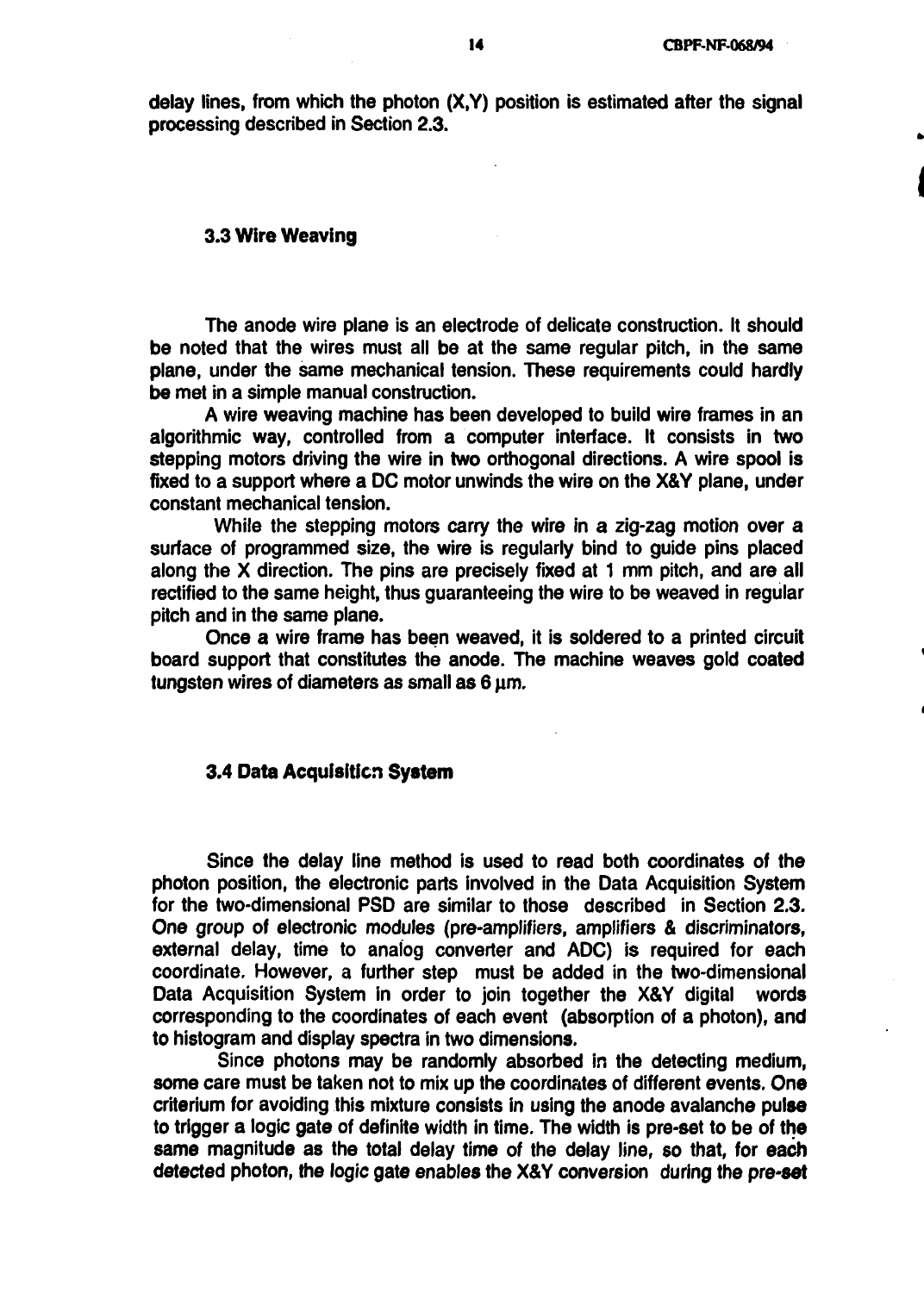time interval. Since the gate is triggered by the anode signal, the two (and only two) 'start-stop' pairs of pulses coming from the X&Y delay lines must necessarily occur during the gate interval. In case of occurence of more (or less ) than two pairs of 'start-atop' pulses during the gate, the event must be rejected for corresponding to ambiguous data conversion. This is the case when a photon is absorbed before the coordinates of the precedent photon is recorded.

The probability for two photons to be absorbed in the detector within a time interval smaller than the total delay time of the delay line (that is, almost simultaneously) increases with the delay time and with the rate of arrival of photons in the detector. This means that 'fast' delay lines should be provided in detectors supporting high counting rates. However, since the counting rate is limited to  $\approx 10^6$  counts/second due to other parts of the data processing (time to analog and analog to digital conversion), delay times smaller than  $10<sup>5</sup>$  s do not contribute critically to limitations in the counting rate of the detector.

### **IV** - **CHARACTERISATION MEASUREMENTS**

The performance of a PSD may be characterised by specific measurements which show the important parameters to be taken into account when the detector is used in a defined application [6]. We describe below some of these measurements and the associated characterisation parameters. It must be noted that the results of these measurements refer not only to the detector but to the whole detection system, including the electronic parts mentioned in Section 2.3. As far as these electronic parts are well adjusted to the role they play in the the detection system, so far the characterisation measurements show the detector individual performance.

4.1 - Spatial Resolution (RES): If the detector were exposed to an infinitely narrow beam of photons, the PSD response would present a finite width. The response is visualized as a plot of Number of Counts x Position, which may be interpreted as the experimental points of a mathematical function called "point-spread function". The full width at half maximum (FWHM) of this function is the parameter characterising the detector spatial resolution. In fact, since a beam of photons is never 'infinitely narrow', the point-spread function (f) may not be perfectly measured. The experimental data (e) represent the convolution of the true beam (g) by 'f:

## $e = f \cdot g$ .

The shape of the beam profile and the point-spread function are usually fitted by gaussian functions. In this case, the experimental data are also fitted by a gaussian of FWHM given by: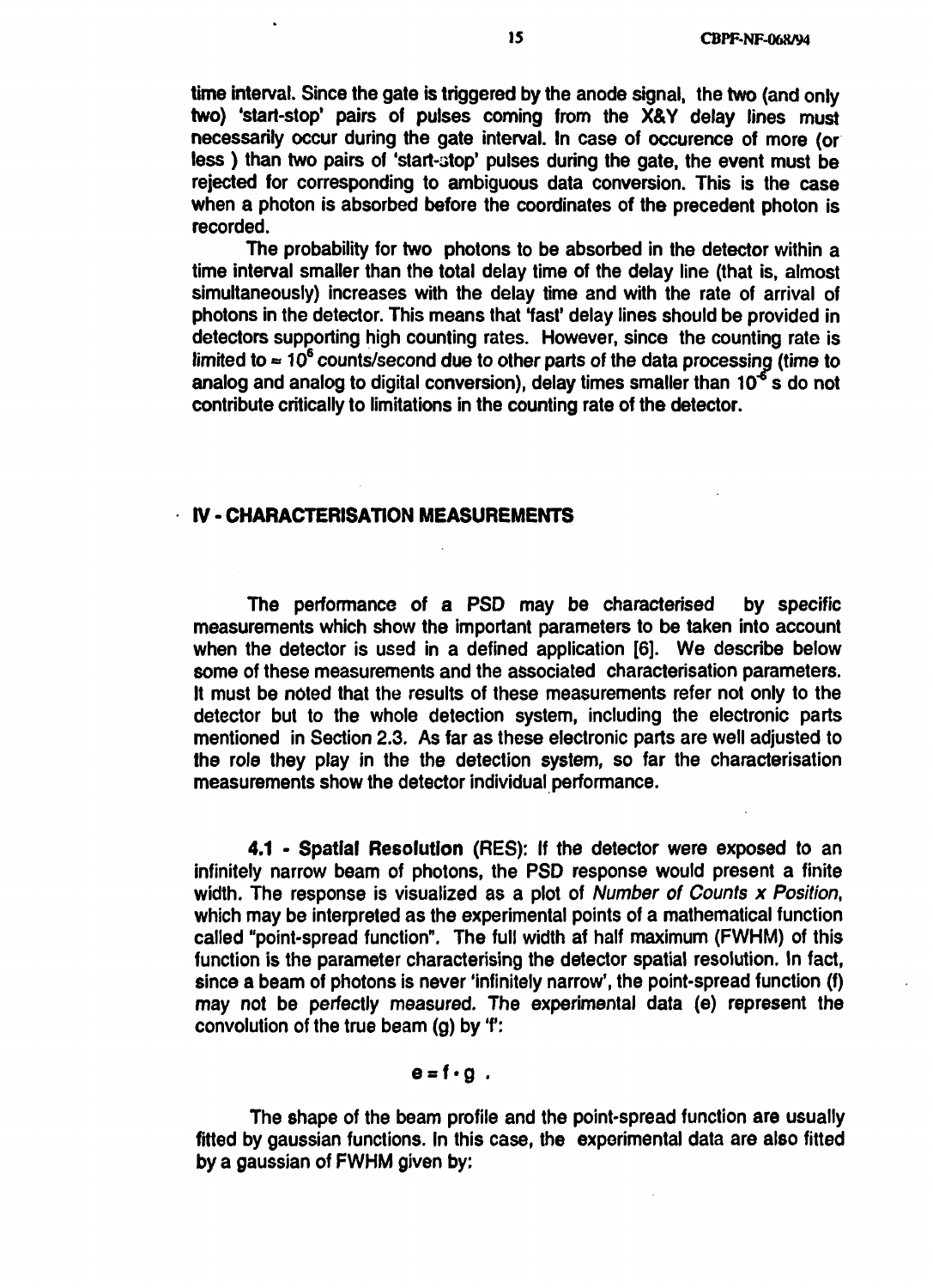$[FWHM]_{\text{max}} = \sqrt{RES^2 + \Delta^2}$ 

where RES ( $\approx$  spatial resolution of the detector) and  $\Delta$  ( $\approx$  width of the **photon beam) are respectively the FWHM for the point-spread function and for the beam profile. This is a practical relation from which one may estimate the spatial resolution.**

**In Fig. 08 is shown the spectrum obtained for the illumination (by an Fe<sup>55</sup>** X-Ray source) of a 50 um slit placed close to the window of a one-dimensional **PSD. The FWHM of the measured spectrum is 0.312 mm. From the considerations above we estimate the spatial resolution of the detector: RES »** 300 um.



**Fig. 08: Detector response for a SO** *\im* **wide slit.**

**4.2 - Linearity (LIN): A linear relation is expected to exist between the actual position of incidence of photons and the position measurement provided by the detection system. In the case of the detectors here described, the linearity measurement mainly evaluates the quality of the delay line. The time taken for the avalanche signal to travel from the incidence position until the extremities of the delay line is the essential measurement done by the detection sytem. Irregularities in the delay line construction may introduce linearity losses.**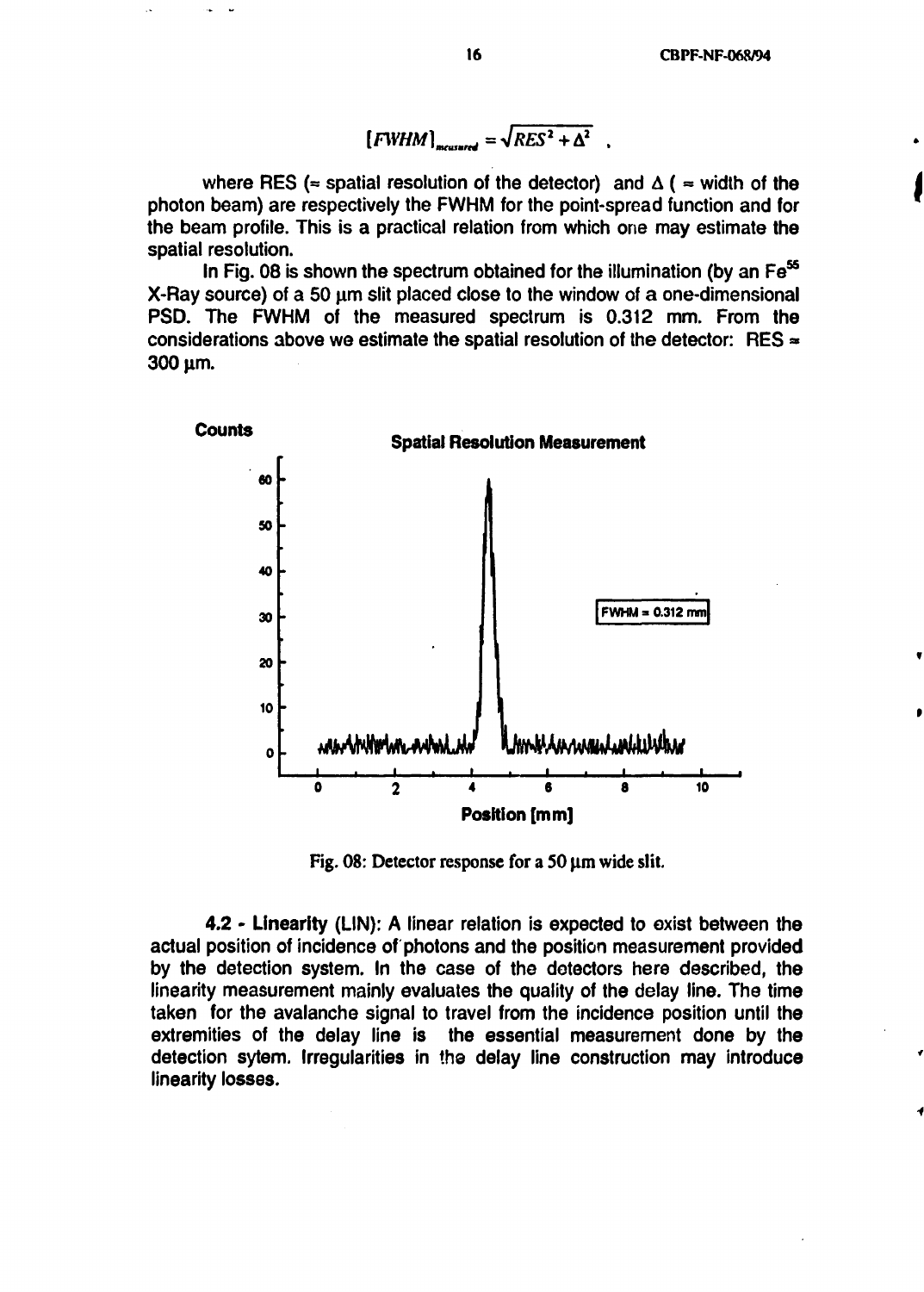

**Fig. 09: Overview of the linearity measurement setup.**

**In order to evaluate the detector linearity, a simple technique consists in providing a mask containing regularly spaced slits. The mask is placed upon the detector window as it is illuminated by an isotropic X-Ray emitting source (See Fig. 09). Photons passing through the slits are counted by the detector and a set of peaks should be measured by the detection system, conresponding to the positions of the slits in the mask. Fig. 10 shows a spectrum obtained with one such mask. The sliis are 300 urn wide, 8 mm long, spaced at a pitch of 2 mm.**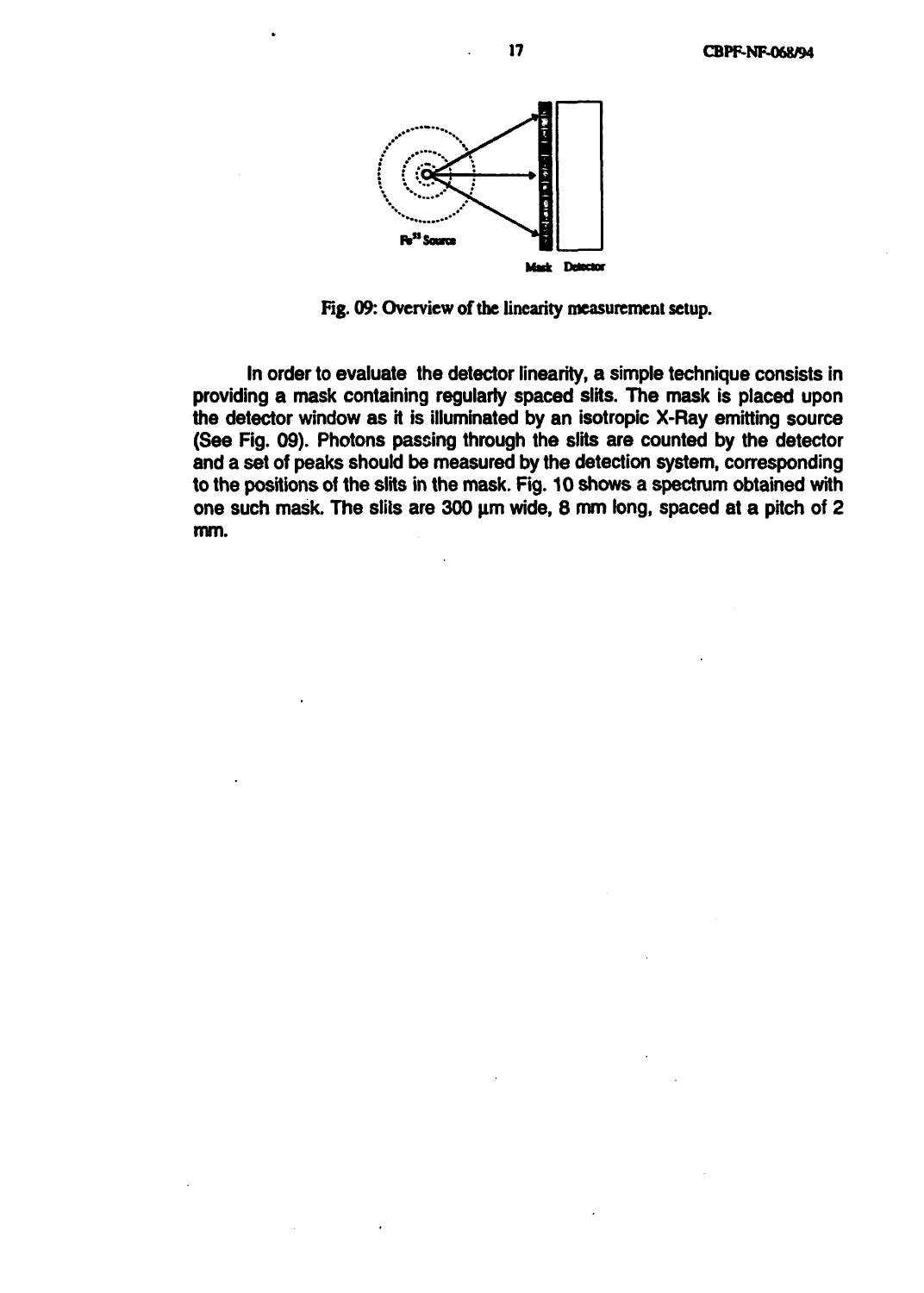**18 CBPF-NF-068/94**



**Fig. 10: Upper graph: linearity spectrum obtained with mask. Lower graph: plot of** *true x measured* **position, with line fit to data.**

**Due to the finite distance from detector to source, and to the length of the slits, we note that the amplitude of the peaks decreases from the center to the edges of the illuminated region. In the lower graph of Fig. 10, a line has been fitted to the plot of channel number x incidence position. The maximum deviation of the measured channel number with respect to the line fit is below 0.1% of the active length of the detector. This is the usual parameter evaluating the detector linearity. In the case illustrated by Fig. 10: LIN < 0.1%.**

**4.3 - Homogeneity (HMG): When the active window of a PSD is illuminated with a homogeneous and isotropic X-Ray emitting source, a**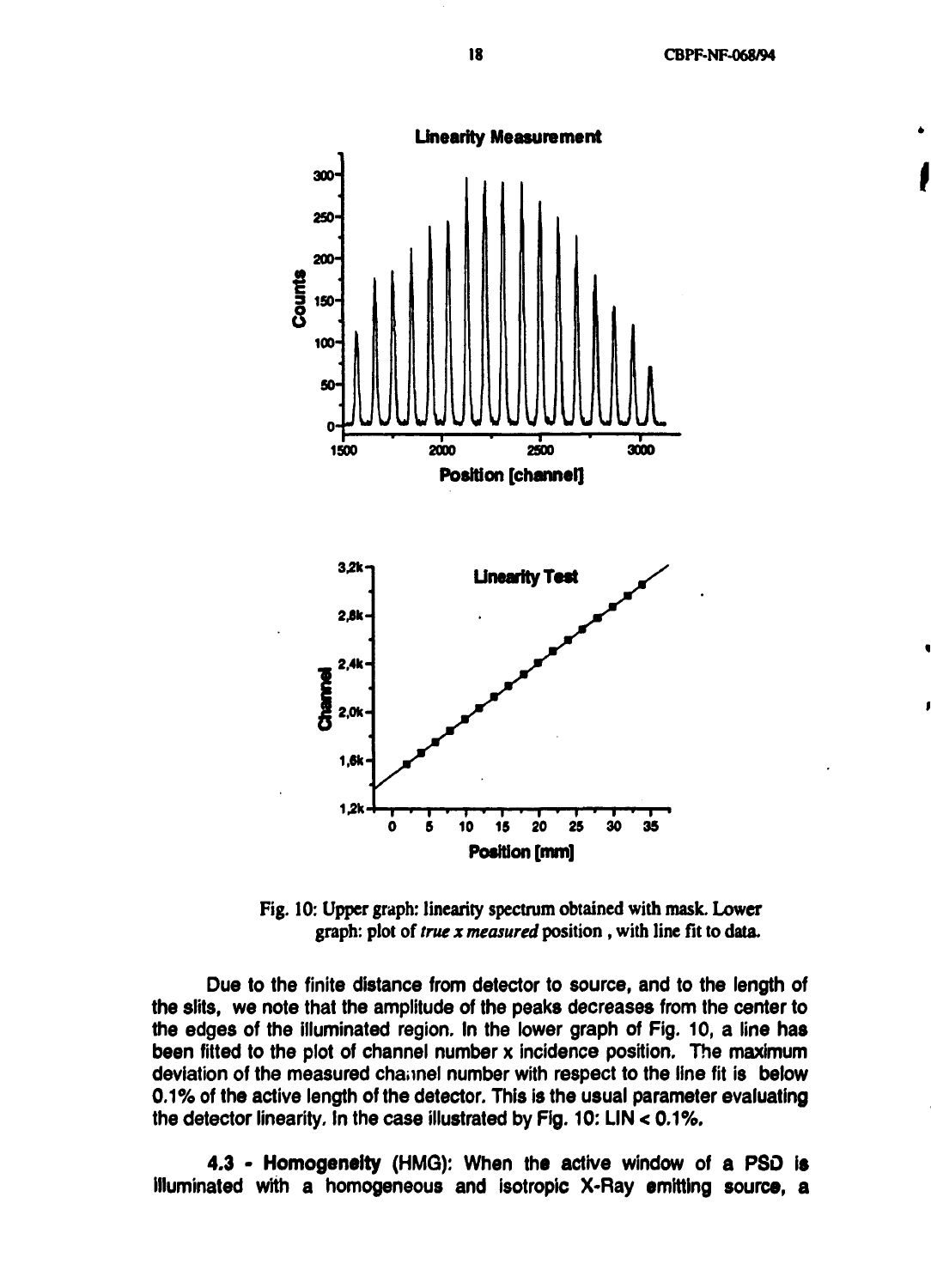**corresponding homogeneous response of the detector is expected. The homogeneity measurement evaluates the overall detecting efficiency of the detector. The quantum nature of a photon source implies that an average emission rate of N photons/second exhibits a statistic fluctuation,**

$$
\Delta N = \frac{1}{J_N}
$$

**This relation is obtained when one considers the photon emission as a Poisson process. Thus, if every pixel of a PSD is hit by an average number of N** photons per second, a minimum error of  $\pm \Delta N$  is present in the counting **response of each pixel. Absolute errors exceeding AN are in principle due to the detecting system. A homogeneity spectrum (Number of counts per unit time x position) exhibits global and localized problems in the detector efficiency. It may be considered as a generalized linearity spectrum. This is why the parameter (HMG) describing the homogeneity is also called 'differential nonlinearity'. In the case of uniform illumination of the active window of a PSD, HMG is defined as t e maximum deviation of the measured number of counts per pixel relatively to the average number, N<sub>ava</sub>, of counts over all detecting** pixels ( $=$  channels). Clearly, if  $N_{\text{avg}}$  is a high number, the statistic fluctuation is **negligible and non-homogeneities are more easily observed.**

**The experimental setup for measuring homogeneity is similar to the one shown in Fig. 09, with the difference that the X-Ray source is placed as far as possible from the detecting window - in order to assure a flat' illumination and no mask is present in front of the detector.**

**In Fig. 11 is shown a homogeneity spectrum featuring an average number of 1158 counts per channel. The intrinsic statistic error is about 3%. Except at the ends of the spectrum, where the extremities of the anode wire contribute, most of the encoded number of counts over all the channels is roughly within the statistic fluctuation. No strong deviations with respect to the average number of counts are observed in the spectrum, indicating that HMG is somewhat close to 3%. In order to evaluate HMG more precisely, a higher counting statistics is required.**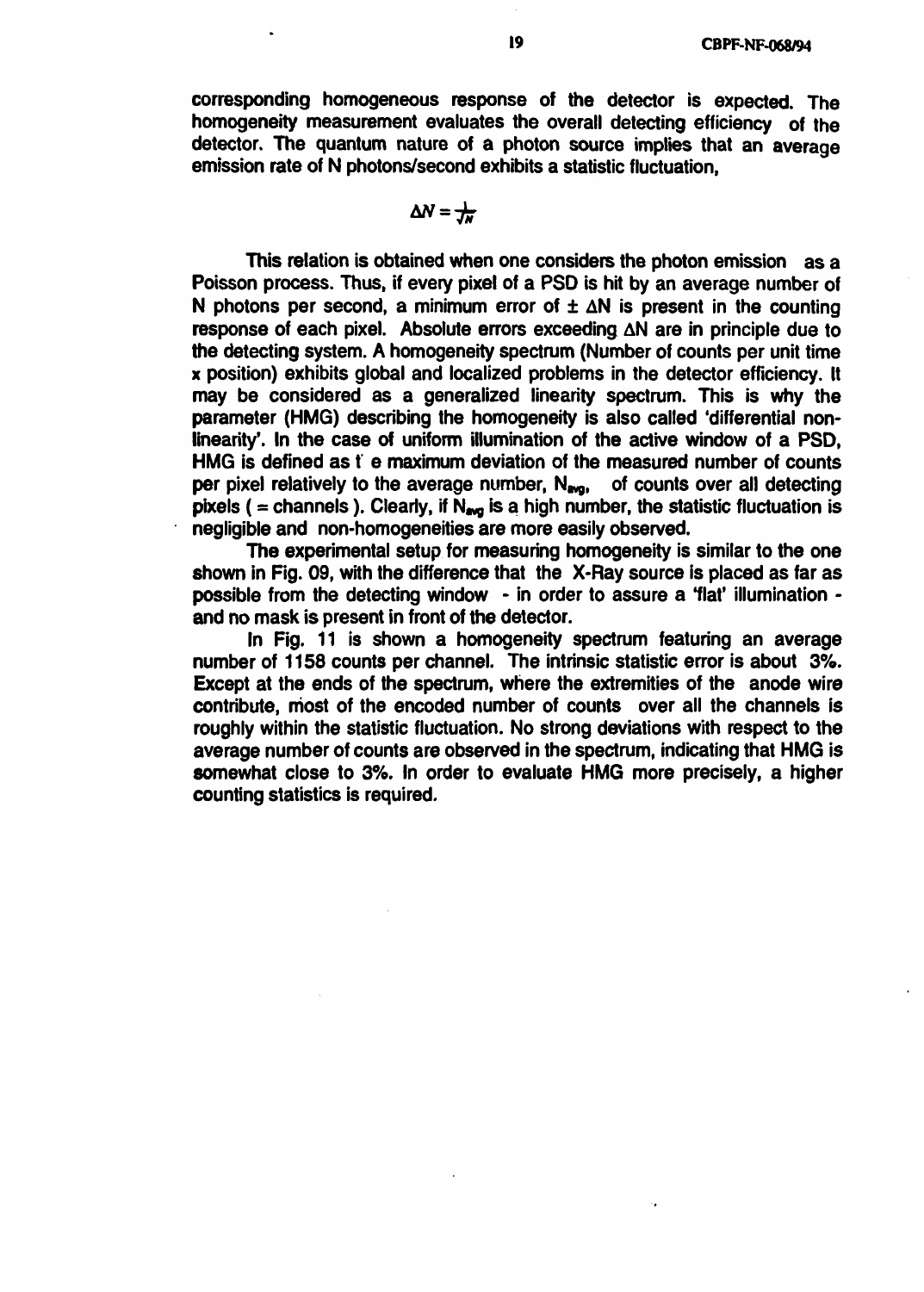$\bullet$ 



**Fig. 11: Homogeneity spectrum with relatively poor counting statistics**

**Fig. 12 is a series of homogeneity spectra, where each graph shows the accumulated spectrum after 1000 seconds exposition time. We notice that irregularities in the detector response appear gradually as the counting statistics increase.**



**Fig. 12: Series of 10 homogeneity spectra, each one recorded after 1000 seconds data acquisition time.**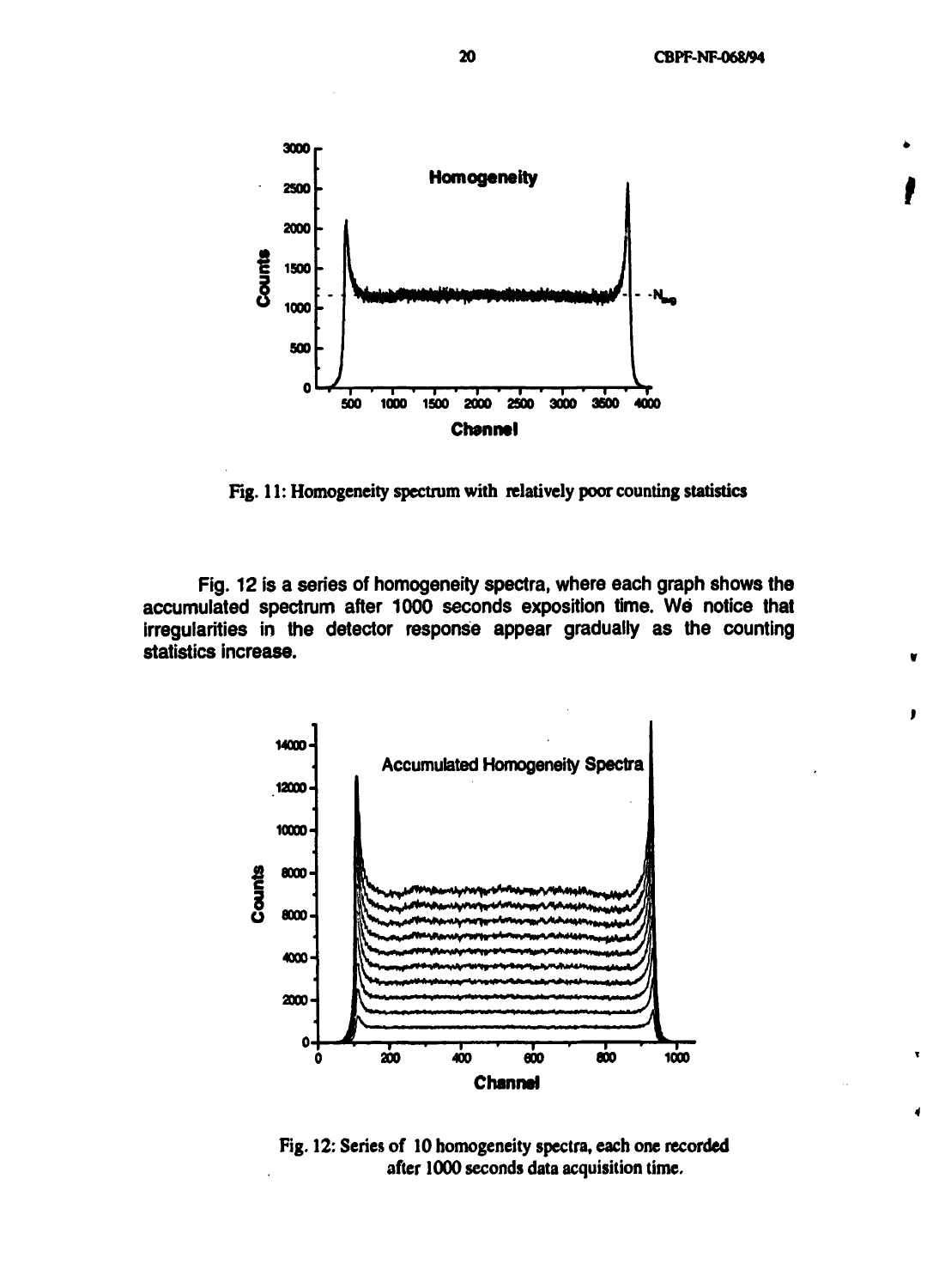**The photon absorption efficiency of the gas and of the material composing the detector window contribute to the homogeneity of a detector, but normally they do not add localized irregularites. These are generaly introduced by dust or grease present in the electrodes, as well as by factors external do the detector (eg. impedance matching of electronic modules, electromagnetic interference, etc.).**

**In Fig. 13 is shown a homogeneity spectrum with high counting statistics (AN less than 1%). Excluding the regions close to the extremities of the** spectrum and computing the average number N<sub>ava</sub> of counts per channel, we **note that the region between channels 200 and 400 presents the maximum deviation with respect to the average. Fig. 14 shows a close view of this region, taken from a spectrum where the statistical fluctuation is less than 0.7%. From this one can evaluate the homogeneity parameter for the detector. HMG < 4%.**



Fig. 13: Homogeneity spectrum with high counting statistics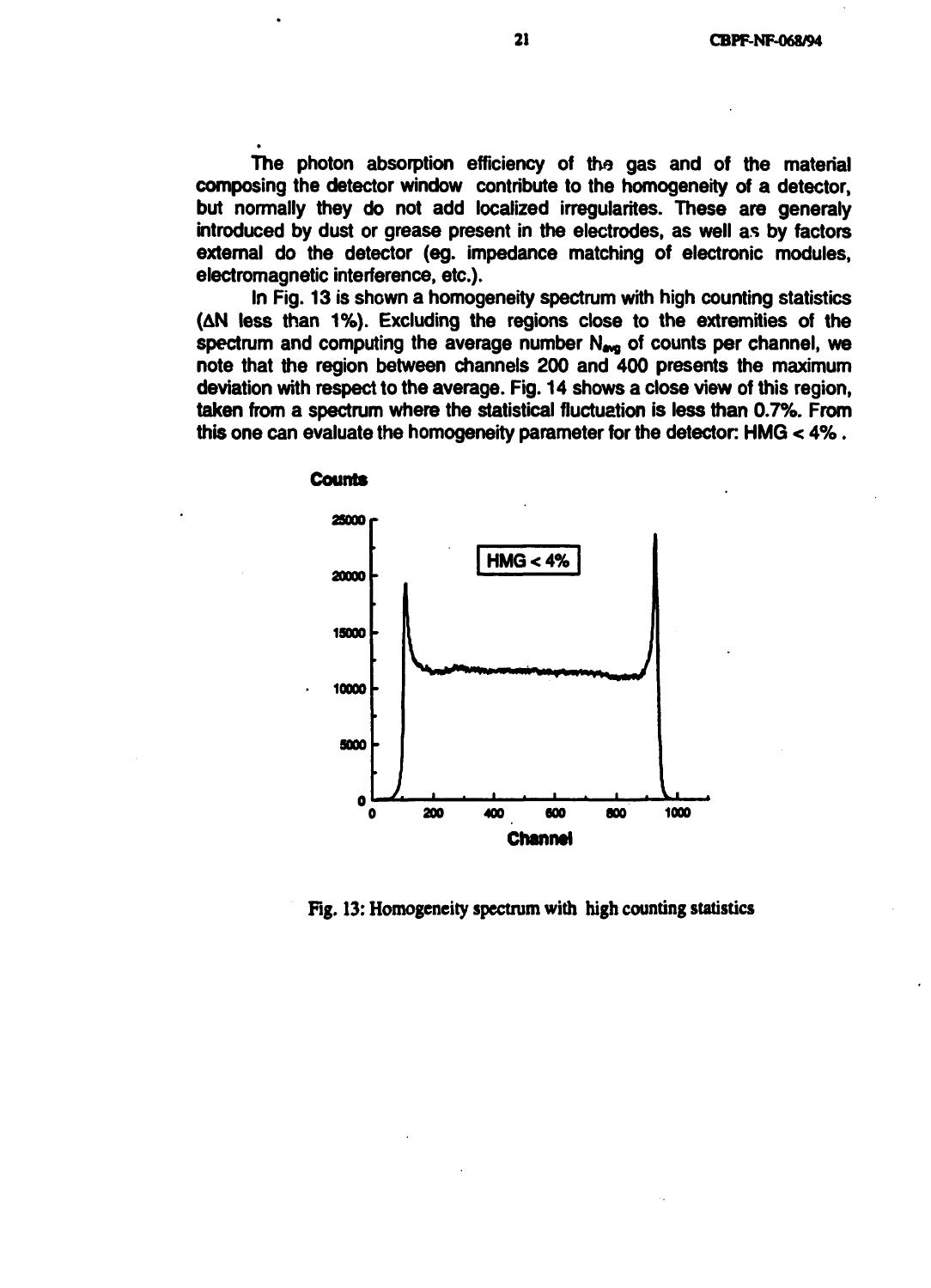

**Fig. 14: Evaluation of the HMG parameter for the spectrum shown in Fig. 13.**

# **V- CONCLUSION**

**The use of a delay line in the measurement of the position of X-Ray photons from the propagation time of electric pulses in a gas detector is quite effective. Only two channels ( "start" and "stop" ) of electronic signal proccessing are required, independently of the active region of the detector. The ammount of electronic modules necessary in the data acquisition is thus relatively small, constituting a low cost detection system for real-time operation under high counting rates (»10<sup>5</sup> photons per second).**

**The Linear Position Sensitive Detectors + Pre-Amplifiers built at CBPF** exhibit position resolution of  $\sim$  300  $\mu$ m, linearity better than 0.1% and **homogeneity < 4%. These features are fairly comparable to commercially available detectors using delay lines to encode the position of the absorbed photons. A two-dimensional detector is under development and should be comissioned in the near future.**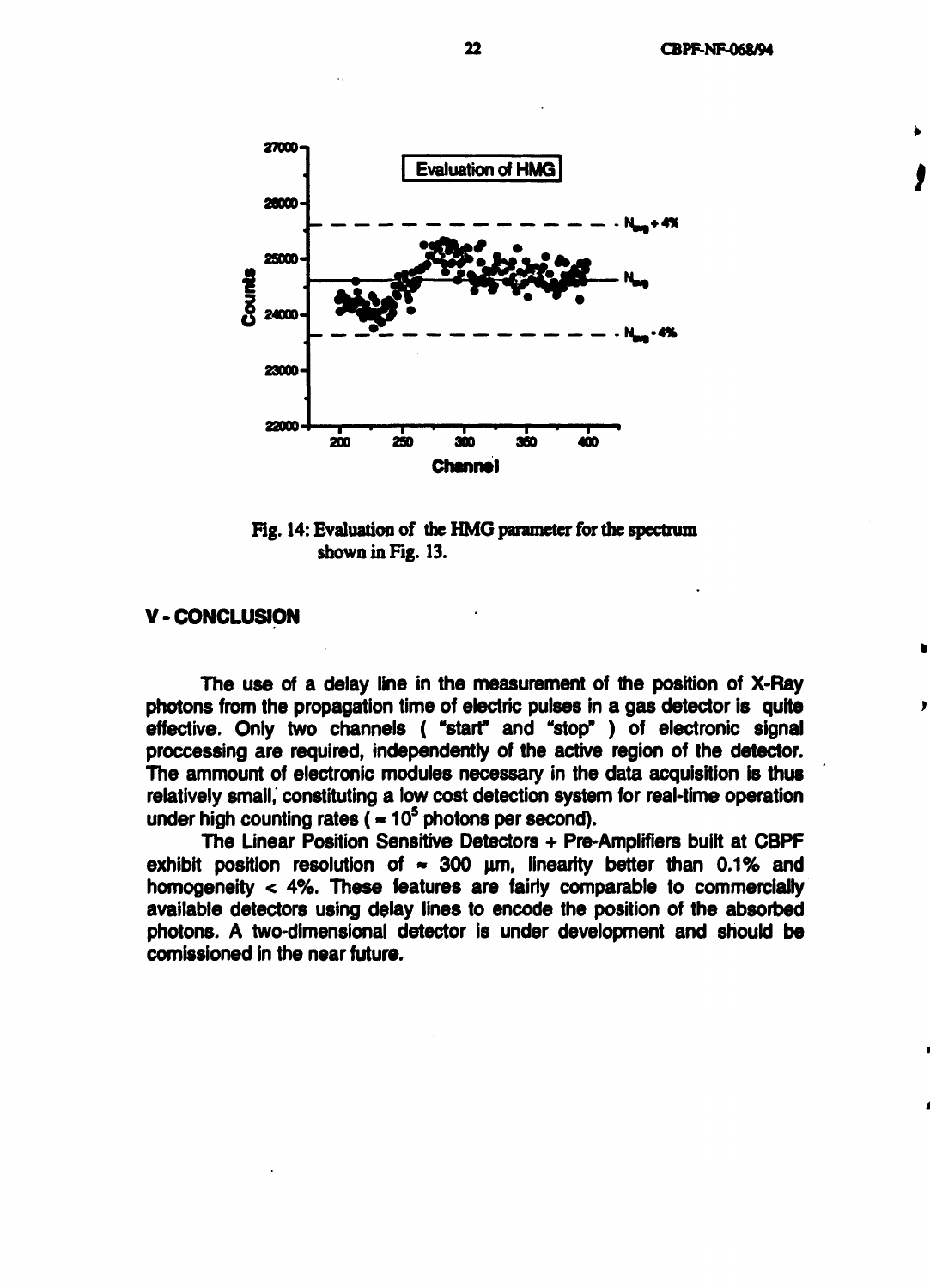# **VI - ACKNOWLEDGEMENTS**

**We** are gratefull to the directories of CBPF and LNLS (National Synchrotron Light Source), respectively for the implementation of the Detectors Laboratory, and for the support on several practical aspects of the development of the detectors. We also thank Ana Lucia Capechi (Scientific Iniciation Student) for the participation in the construction of delay lines and preamplifiers.

# **VII-REFERENCES**

- [1] A. Gabriel. Rev Sci. Instr., 48, 10, 1303 (1980).
- [2] D. H. Wilkinson, lonization Chambers and Counters, Cambridge University Press, (1950).
- [3] G. Charpak, T. Bouclier, T. Bressani. Nucl. Instrum and Meth. 62,235 **(1968).**
- [4] A. F. Barbosa. PhD Thesis. Université Joseph Fourier/Grenoble (1992).
- [5] G. C. Smith, B. Yu, J. Fischer, V. Radeka, J. A. Harder. Nucl. Instrum. and Meth. **A323,**78 (1992).
- [6] U. W. Arndt. Jour. Appl. Cryst, 19,145 (1986).